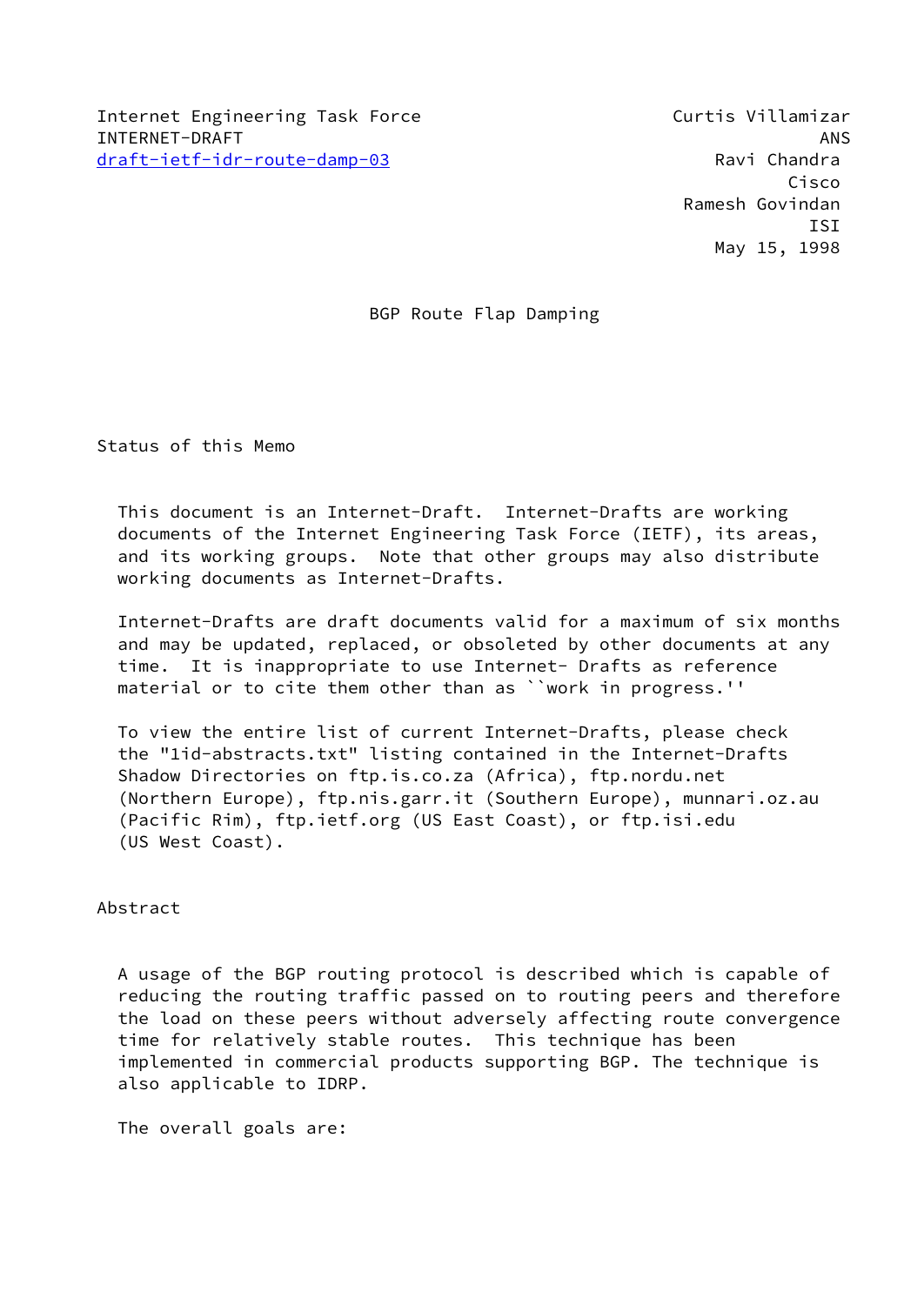o to provide a mechanism capable of reducing router processing load

```
INTERNET-DRAFT BGP Route Flap Damping May 15, 1998
```
caused by instability

- o in doing so prevent sustained routing oscillations
- o to do so without sacrificing route convergence time for generally well behaved routes.

This must be accomplished keeping other goals of BGP in mind:

- o pack changes into a small number of updates
- o preserve consistent routing
- o minimal addition space and computational overhead

 An excessive rate of update to the advertised reachability of a subset of Internet prefixes has been widespread in the Internet. This observation was made in the early 1990s by many people involved in Internet operations and remains the case. These excessive updates are not necessarily periodic so route oscillation would be a misleading term. The informal term used to describe this effect is ``route flap''. The techniques described here are now widely deployed and are commonly referred to as ``route flap damping''.

## <span id="page-1-0"></span>[1](#page-1-0) Overview

 To maintain scalability of a routed internet, it is necessary to reduce the amount of change in routing state propagated by BGP in order to limit processing requirements. The primary contributors of processing load resulting from BGP updates are the BGP decision process and adding and removing forwarding entries.

 Consider the following example. A widely deployed BGP implementation may tend to fail due to high routing update volume. For example, it may be unable to maintain it's BGP or IGP sessions if sufficiently loaded. The failure of one router can further contribute to the load on other routers. This additional load may cause failures in other instances of the same implementation or other implementations with a similar weakness. In the worst case, a stable oscillation could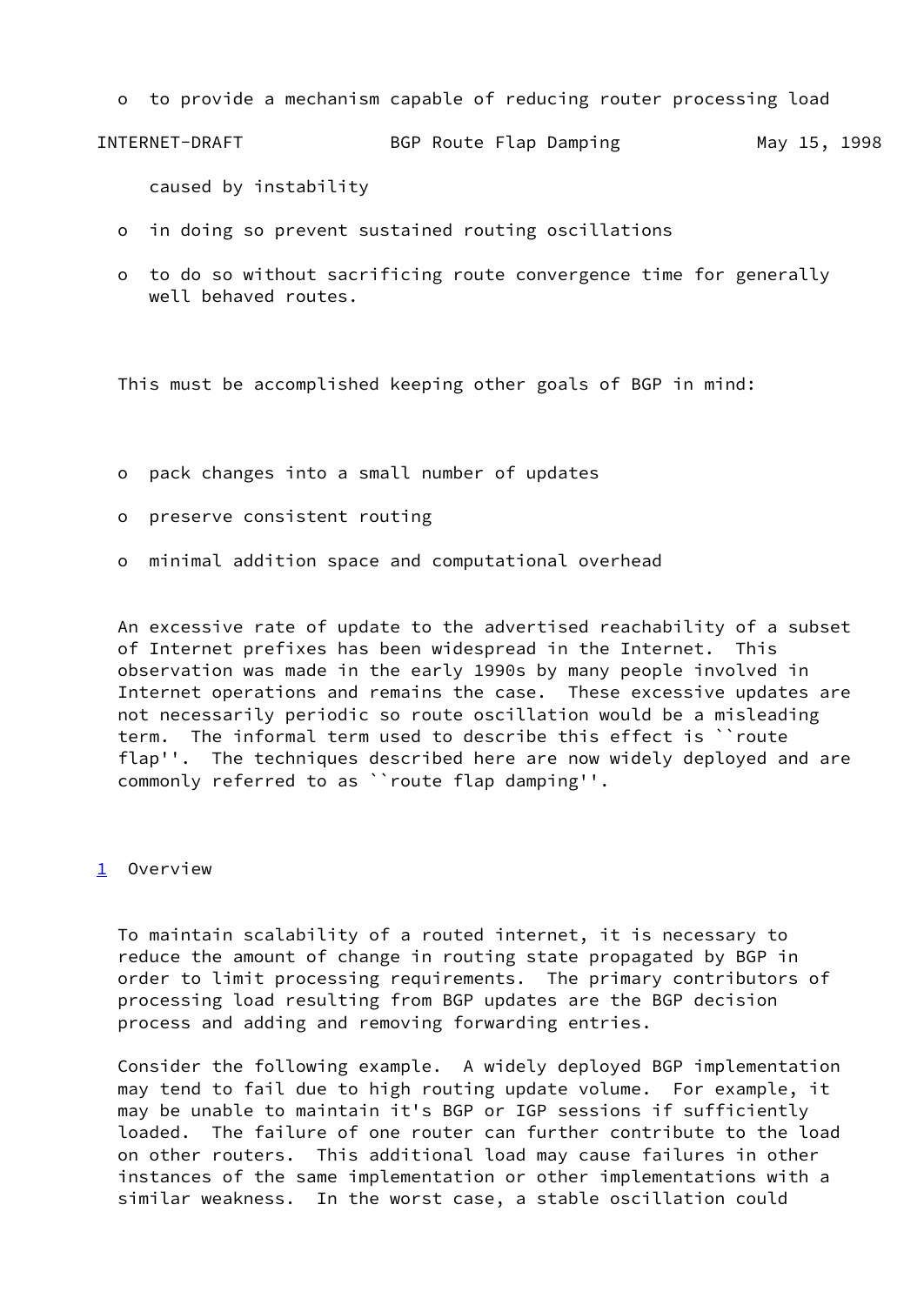result. Such worse cases have already been observed in practice.

 A BGP implementation must be prepared for a large volume of routing traffic. A BGP implementation cannot rely upon the sender to sufficiently shield it from route instabilities. The guidelines here

Villamizar, Chandra, Govindan Expires November 15, 1998 [Page 2]

INTERNET-DRAFT BGP Route Flap Damping May 15, 1998

 are designed to prevent sustained oscillations, but do not eliminate the need for robust and efficient implementations. The mechanisms described here allow routing instability to be contained at an AS border router bordering the instability.

 Even where BGP implementations are highly robust, the performance of the routing process is limited. Limiting the propagation of unnecessary change then becomes an issue of maintaining reasonable route change convergence time as a routing topology grows.

## <span id="page-2-0"></span>[2](#page-2-0) Methods of Limiting Route Advertisement

 Two methods of controlling the frequency of route advertisement are described here. The first involves fixed timers. The fixed timer technique has no space overhead per route but has the disadvantage of slowing route convergence for the normal case where a route does not have a history of instability. The second method overcomes this limitation at the expense of maintaining some additional space overhead. The additional overhead includes a small amount of state per route and a very small processing overhead.

 It is possible and desirable to combine both techniques. In practice, fixed timers have been set to very short time intervals and have proven useful to pack routes (NLRI) into a smaller number of updates when routes arrive in separate updates.

 Seldom are fixed timers set to the tens of minutes to hours that would be necessary to actually damp route flap. To do so would produce the undesirable effect of severely limiting routing convergence.

#### <span id="page-2-1"></span>[2.1](#page-2-1) Existing Fixed Timer Recommendations

BGP-3 does not make specific recommendations in this area  $[1]$ . The short section entitled ``Frequency of Route Selection'' simply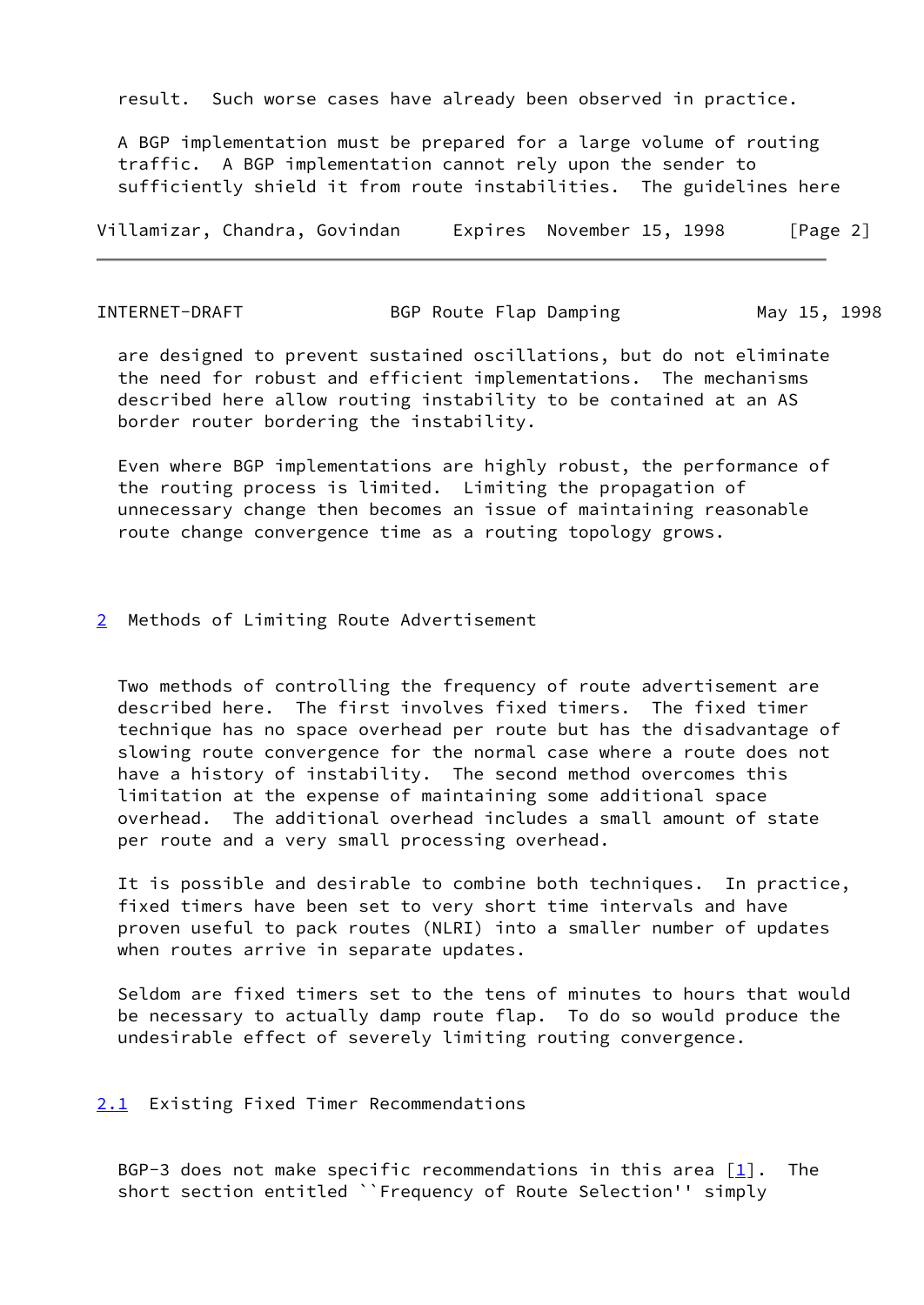recommends that something be done and makes broad statements regarding certain properties that are desirable or undesirable.

 BGP4 retains the ``Frequency of Route Advertisement'' section and adds a ``Frequency of Route Origination'' section. BGP-4 describes a method of limiting route advertisement involving a fixed (configurable) MinRouteAdvertisementInterval timer and fixed MinASOriginationInterval timer  $[5]$  $[5]$ . The recommended timer values of MinRouteAdvertisementInterval is 30 seconds and MinASOriginationInterval is 15 seconds.

| INTERNET-DRAFT | BGP Route Flap Damping |  |  | May 15, 1998 |
|----------------|------------------------|--|--|--------------|
|----------------|------------------------|--|--|--------------|

<span id="page-3-0"></span>[2.2](#page-3-0) Desirable Properties of Damping Algorithms

 Before describing damping algorithms the objectives need to be clearly defined. Some key properties are examined to clarify the design rationale.

 The overall objective is to reduce the route update load without limiting convergence time for well behaved routes. To accomplish this, criteria must be defined for well behaved and poorly behaved routes. An algorithm must be defined which allows poorly behaved routes to be identified. Ideally, this measure would be a prediction of the future stability of a route.

 Any delay in propagation of well behaved routes should be minimal. Some delay is tolerable to support better packing of updates. Delay of poorly behave routes should, if possible, be proportional to a measure of the expected future instability of the route. Delay in propagating an unstable route should cause the unstable route to be suppressed until there is some degree of confidence that the route has stabilized.

 If a large number of route changes are received in separate updates over some very short period of time and these updates have the potential to be combined into a single update then these should be packed as efficiently as possible before propagating further. Some small delay in propagating well behaved routes is tolerable and is necessary to allow better packing of updates.

 Where routes are unstable, use and announcement of the routes should be suppressed rather than suppressing their removal. Where one route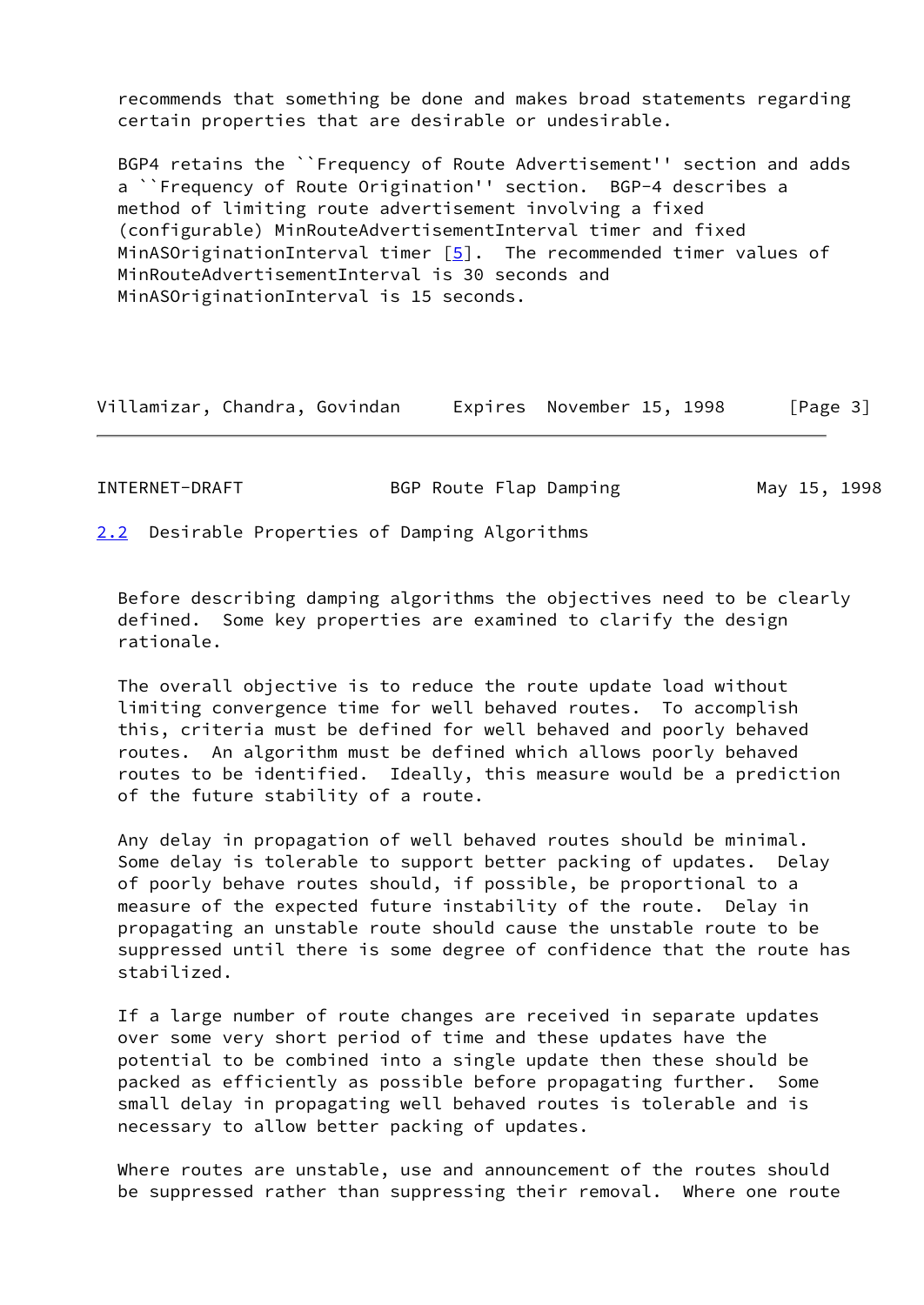to a destination is stable, and another route to the same destination is somewhat unstable, if possible, the unstable route should be suppressed more aggressively than if there were no alternate path.

 Routing consistency within an AS is very important. Only very minimal delay of internal BGP (IBGP) should be done. Routing consistency across AS boundaries is also very important. It is highly undesirable to advertise a route that is different from the route that is being used, except for a very minimal time. It is more desirable to suppress the acceptance of a route (and therefore the use of that route in the IGP) rather than suppress only the redistribution.

 It is clearly not possible to accurately predict the future stability of a route. The recent history of stability is generally regarded as a good basis for estimating the likelihood of future stability. The criteria that is used to distinguish well behaved from poorly behaved routes is therefore based on the recent history of stability of the route. There is no simple quantitative expression of recent stability so a figure of merit must be defined. Some desirable characteristics of this figure of merit would be that the farther in the past that

Villamizar, Chandra, Govindan Expires November 15, 1998 [Page 4]

INTERNET-DRAFT BGP Route Flap Damping May 15, 1998

 instability occurred, the less it's affect on the figure of merit and that the instability measure would be cumulative rather than reflecting only the most recent event.

 The algorithms should behave such that for routes which have a history of stability but make a few transitions, those transitions should be made quickly. If transitions continue, advertisement of the route should be suppressed. There should be some memory of prior instabil ity. The degree to which prior instability is considered should be gradually reduced as long as the route remains announced and stable.

## <span id="page-4-0"></span>[2.3](#page-4-0) Design Choices

 After routes have been accepted their readvertisement will be briefly suppressed to improve packing of updates. There may be a lengthy suppression of the acceptance of an external route. How long a route will be suppressed is based on a figure of merit that is expected to be correlated to the probability of future instability of a route. Routes with high figure of merit values will be suppressed. An exponential decay algorithm was chosen as the basis for reducing the figure of merit over time. These choices should be viewed as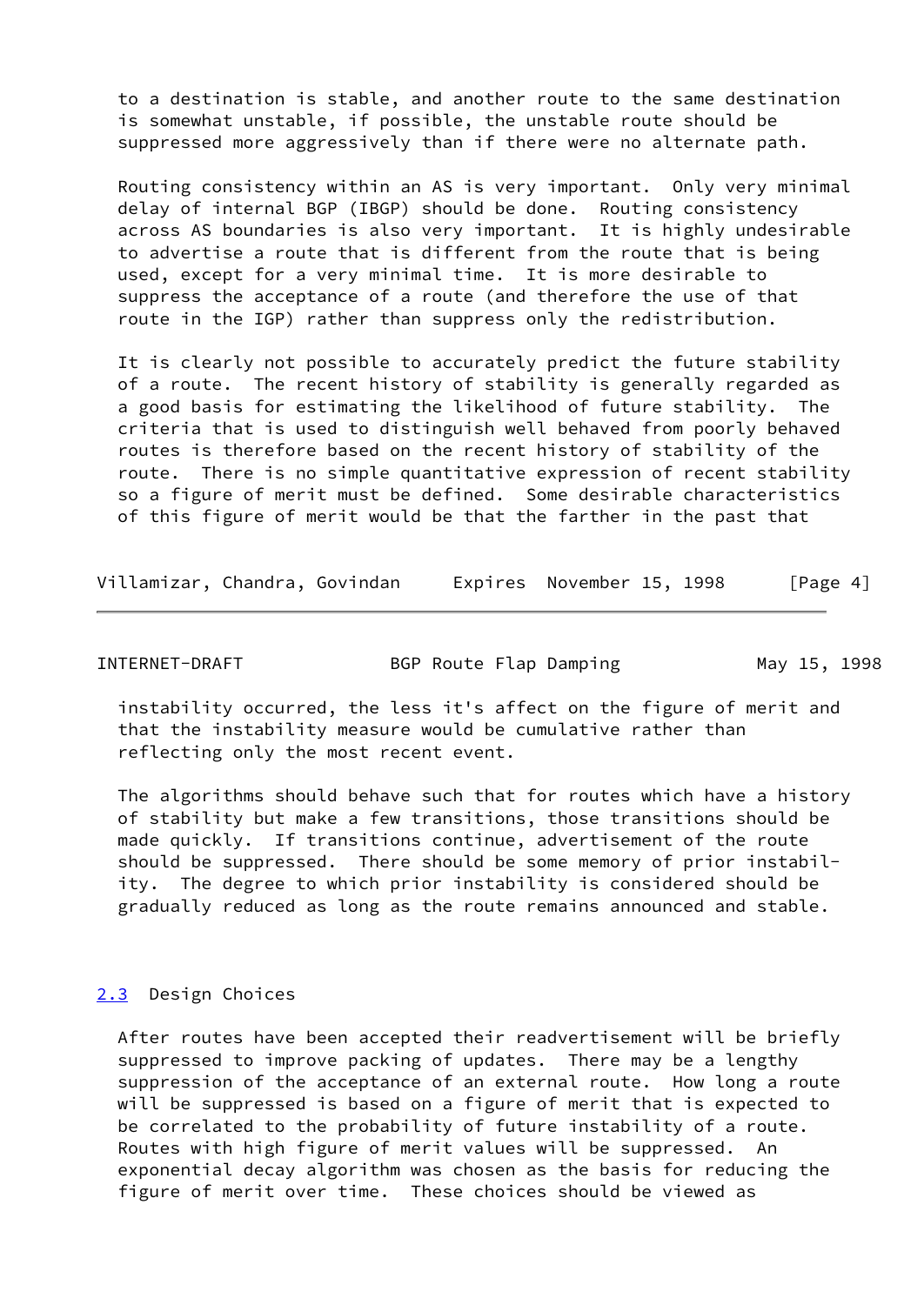suggestions for implementation.

 An exponential decay function has the property that previous instability can be remembered for a fairly long time. The rate at which the instability figure of merit decays slows as time goes on. Exponential decay has the following property.

```
f(f(figure-of-merit, t1), t2) = f(figure-of-merit, t1+t2)
```
 This property allows the decay for a long period to be computed in a single operation regardless of the current value (figure-of-merit). As a performance optimization, the decay can be applied in fixed time increments. Given a desired decay half life, the decay for a single time increment can be computed ahead of time. The decay for multiple time increments is expressed below.

f(figure-of-merit,  $n * t0$ ) = f(figure-of-merit, t0) $* n$  = K $* n$ 

The values of K  $**$  n can be precomputed for a reasonable number of ``n'' and stored in an array. The value of ``K'' is always less than

Villamizar, Chandra, Govindan Expires November 15, 1998 [Page 5]

INTERNET-DRAFT BGP Route Flap Damping May 15, 1998

 one. The array size can be bounded since the value quickly approaches zero. This makes the decay easy to compute using an array bound check, an array lookup and a single multiply regardless as to how much time has elapsed.

<span id="page-5-0"></span>[3](#page-5-0) Limiting Route Advertisements using Fixed Timers

 This method of limiting route advertisements involves the use of fixed timers applied to the process of sending routes. It's primary purpose is to improve the packing of routes in BGP update messages. The delay in advertising a stable route should be bounded and minimal. The delay in advertising an unreachable need not be zero, but should also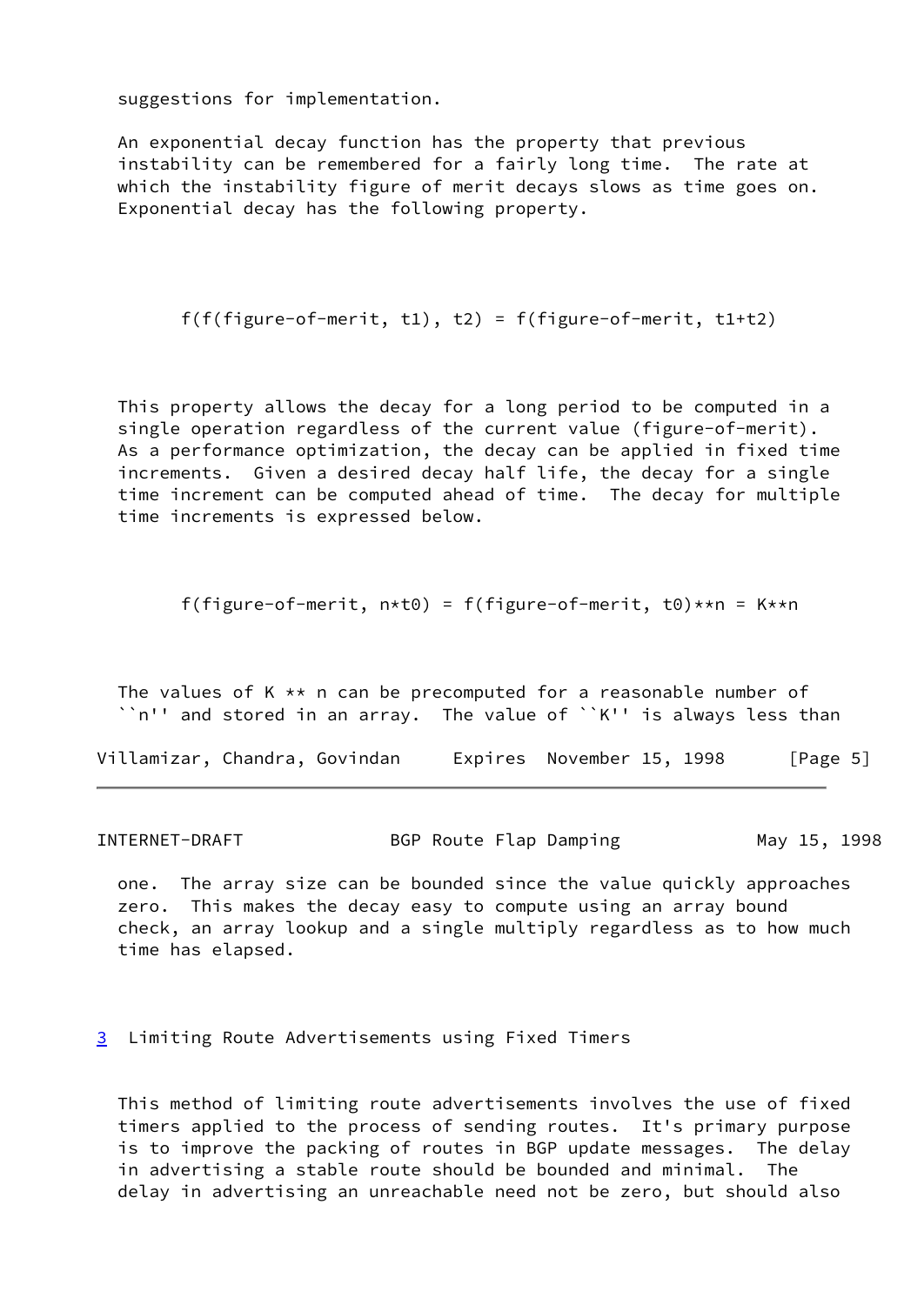be bounded and should probably have a separate bound set less than or equal to the bound for a reachable advertisement.

 Routes that need to be readvertised can be marked in the RIB or an external set of structures maintained, which references the RIB. Periodically, a subset of the marked routes can be flushed. This is fairly straightforward and accomplishes the objectives. Computation for too simple an implementation may be order N squared. To avoid N squared performance, some form of data structure is needed to group routes with common attributes.

 An implementation should pack updates efficiently, provide a minimum readvertisement delay, provide a bounds on the maximum readvertisement delay that would be experienced solely as a result of the algorithm used to provide a minimum delay, and must be computationally efficient in the presence of a very large number of candidates for readvertisement.

<span id="page-6-0"></span>[4](#page-6-0) Stability Sensitive Suppression of Route Advertisement

 This method of limiting route advertisements uses a measure of route stability applied on a per route basis. This technique is applied when receiving updates from external peers only (EBGP). Applying this technique to IBGP learned routes or to advertisement to IBGP or EBGP peers after making a route selection can result in routing loops.

 A figure of merit based on a measure of instability is maintained on a per route basis. This figure of merit is used in the decision to suppress the use of the route. Routes with high figure of merit are suppressed. Each time a route is withdrawn, the figure of merit is incremented. While the route is not changing the figure of merit value is decayed exponentially with separate decay rates depending on whether the route is stable and reachable or has been stable and unreachable. The decay rate may be slower when the route is unreach-

| Villamizar, Chandra, Govindan |  | Expires November 15, 1998 | [Page 6] |
|-------------------------------|--|---------------------------|----------|
|-------------------------------|--|---------------------------|----------|

INTERNET-DRAFT BGP Route Flap Damping May 15, 1998

 able, or the stability figure of merit could remain fixed (not decay at all) while the route remains unreachable. Whether to decay un reachable routes at the same rate, a slower rate, or not at all is an im plementation choice. Decaying at a slower rate is recommended.

 A very efficient implementation is suggested in the following sections. The implementation only requires computation for the routes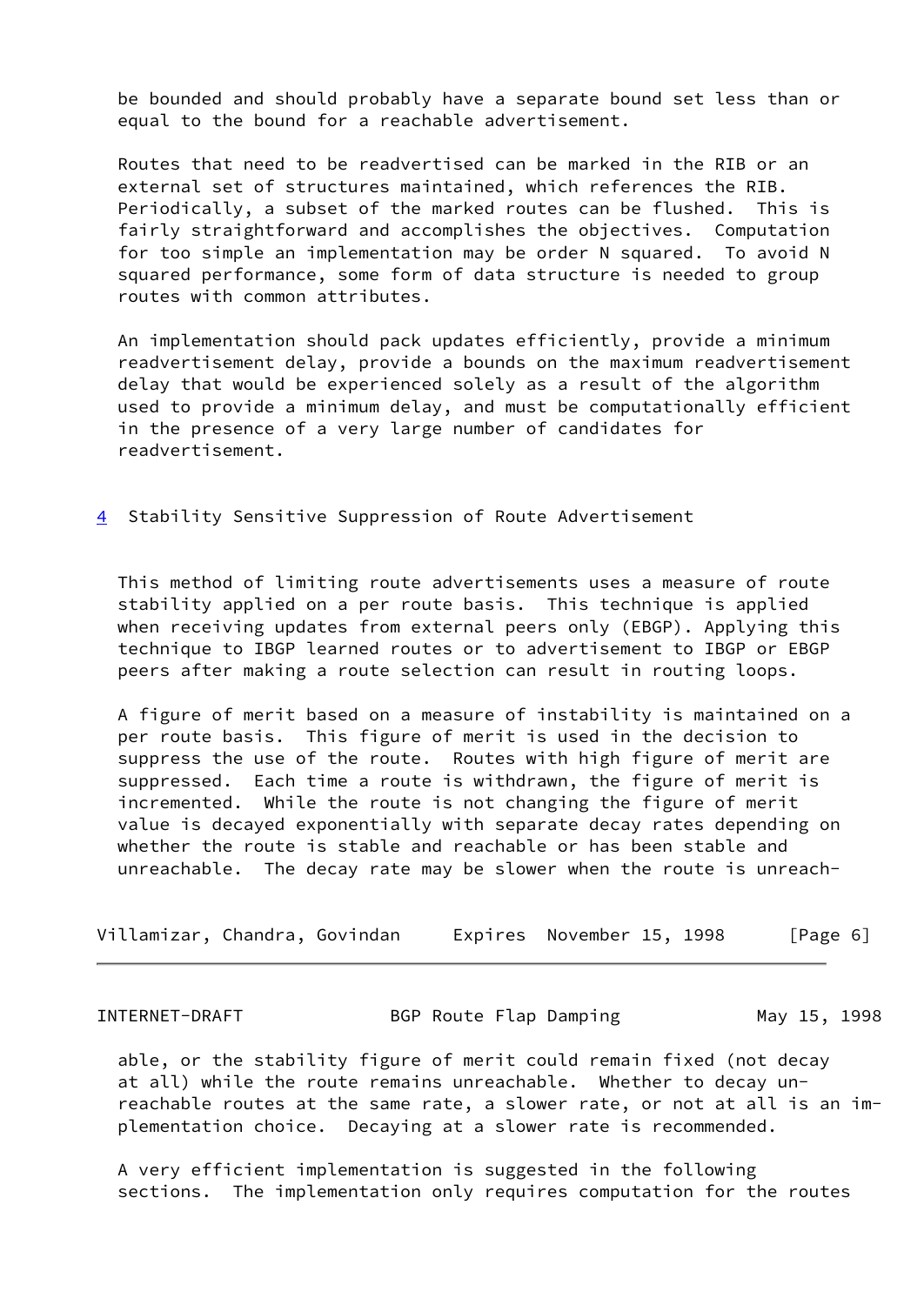contained in an update, when an update is received or withdrawn (as opposed to the simplistic approach of periodically decaying each route). The suggested implementation involves only a small number of simple operations, and can be implemented using scaled integers.

 The behavior of unstable routes is fairly predictable. Severely flapping routes will often be advertised and withdrawn at regular time intervals corresponding to the timers of a particular protocol (the IGP or exterior protocol in use where the problem exists). Marginal circuits or mild congestion can result in a long term pattern of occasional brief route withdrawal or occasional brief connectivity.

## <span id="page-7-0"></span>[4.1](#page-7-0) Single vs. Multiple Configuration Parameter Sets

 The behavior of the algorithm is modified by a number of configurable parameters. It is possible to configure separate sets of parameters designed to handle short term severe route flap and chronic milder route flap (a pattern of occasional drops over a long time period). The former would require a fast decay and low threshold (allowing a small number of consecutive flaps to cause a route to be suppressed, but allowing it to be reused after a relatively short period of stability). The latter would require a very slow decay and a higher threshold and might be appropriate for routes for which there was an alternate path of similar bandwidth.

 It may also be desirable to configure different thresholds for routes with roughly equivalent alternate paths than for routes where the alternate paths have a lower bandwidth or tend to be congested. This can be solved by associating a different set of parameters with different ranges of preference values. Parameter selection could be based on BGP LOCAL\_PREF.

 Parameter selection could also be based on whether an alternate route was known. A route would be considered if, for any applicable parameter set, an alternate route with the specified preference value existed and the figure of merit associated with the parameter set did not indicate a need to suppress the route. A less aggressive suppression would be applied to the case where no alternate route at all existed. In the simplest case, a more aggressive suppression would be applied if any alternate route existed. Only the highest preference (most preferred) value needs to be specified, since the ranges may overlap.

Villamizar, Chandra, Govindan Expires November 15, 1998 [Page 7]

INTERNET-DRAFT BGP Route Flap Damping May 15, 1998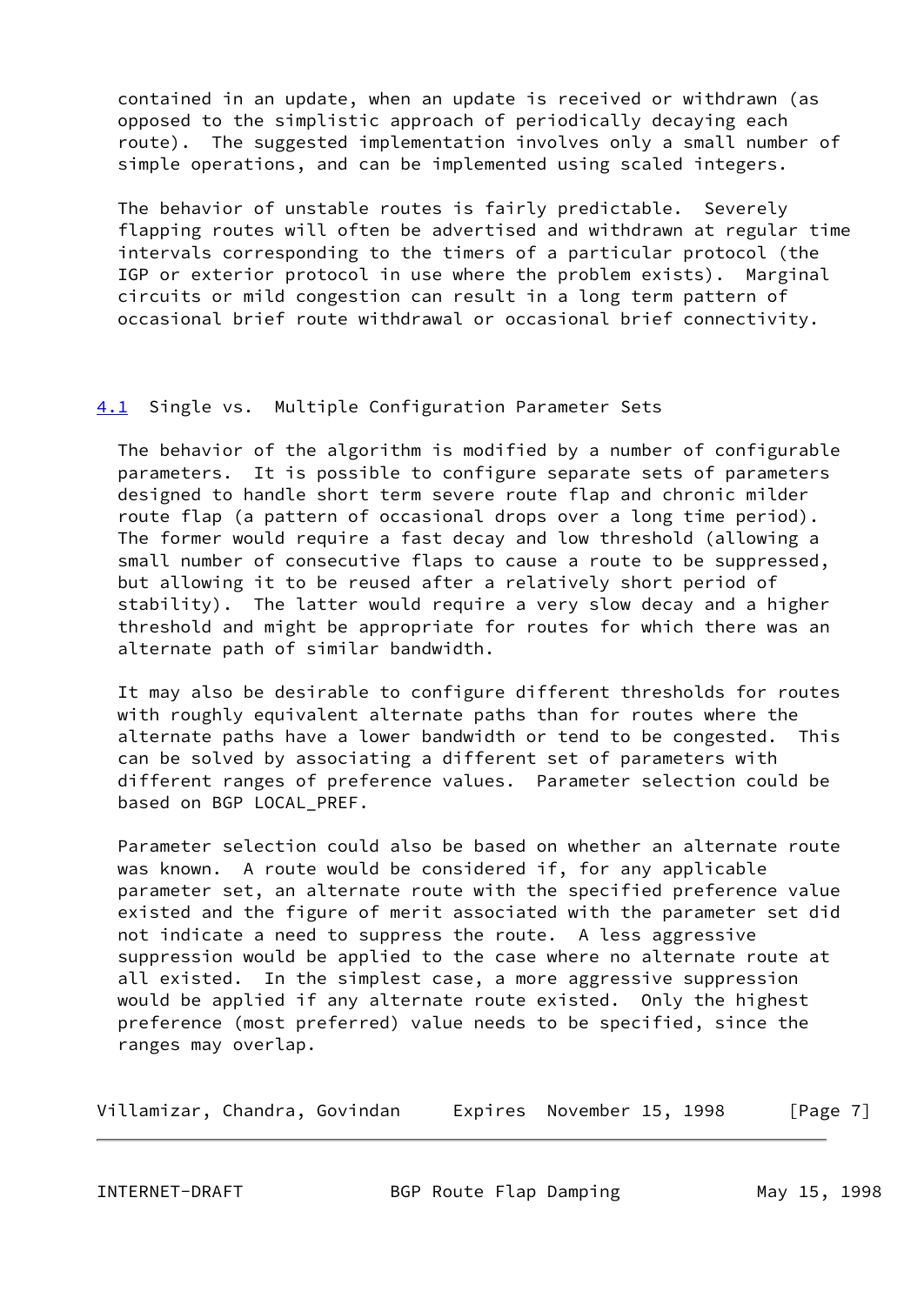It might also be desirable to configure a different set of thresholds for routes which rely on switched services and may disconnect at times to reduce connect charges. Such routes might be expected to change state somewhat more often, but should be suppressed if continuous state changes indicate instability.

 While not essential, it might be desirable to be able to configure multiple sets of configuration parameters per route. It may also be desirable to be able to configure sets of parameters that only correspond to a set of routes (identified by AS path, peer router, specific destinations or other means). Experience may dictate how much flexibility is needed and how to best to set the parameters. Whether to allow different damping parameter sets for different routes, and whether to allow multiple figures of merit per route is an implementation choice.

 Parameter selection can also be based on prefix length. The rationale is that longer prefixes tend to reach less end systems and are less important and these less important prefixes can be damped more aggressively. This technique is in fairly widespread use. Small sites or those with dense address allocation who are multihomed are often reachable by long prefixes which are not easily aggregated. These sites tend to dispute the choice of prefix length for parameter selection. Advocates of the technique point out that it encourages better aggregation.

#### <span id="page-8-0"></span>[4.2](#page-8-0) Configuration Parameters

 At configuration time, a number of parameters may be specified by the user. The configuration parameters are expressed in units meaningful to the user. These differ from the parameters used at run time which are in unit convenient for computation. The run time parameters are derived from the configuration parameters. Suggested configuration parameters are listed below.

### cutoff threshold (cut)

 This value is expressed as a number of route withdrawals. It is the value above which a route advertisement will be suppressed.

```
reuse threshold (reuse)
```
 This value is expressed as a number of route withdrawals. It is the value below which a suppressed route will now be used again.

maximum hold down time (T-hold)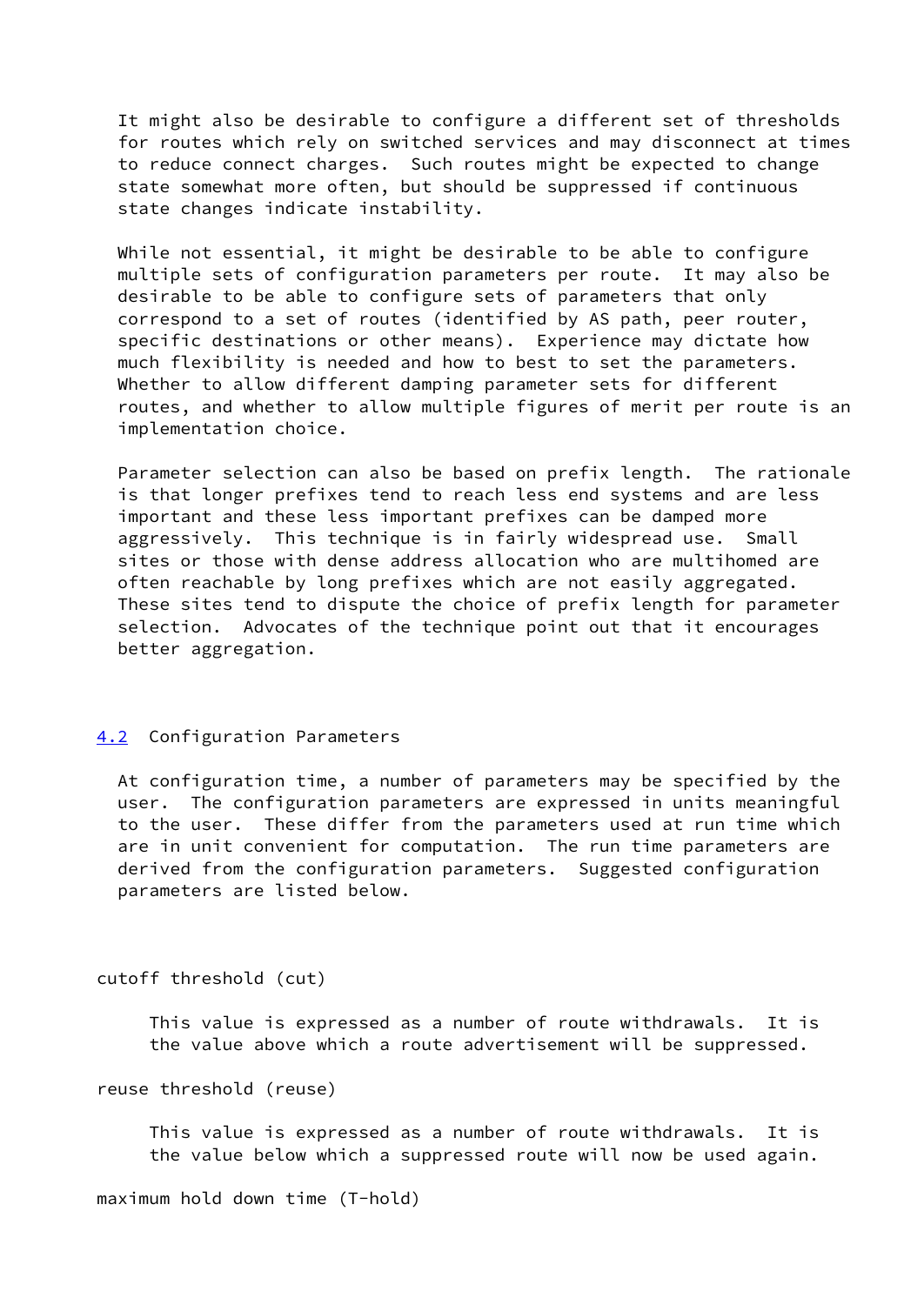This value is the maximum time a route can be suppressed no matter

Villamizar, Chandra, Govindan Expires November 15, 1998 [Page 8]

INTERNET-DRAFT BGP Route Flap Damping May 15, 1998

how unstable it has been prior to this period of stability.

decay half life while reachable (decay-ok)

 This value is the time duration in minutes or seconds during which the accumulated stability figure of merit will be reduced by half if the route if considered reachable (whether suppressed or not).

decay half life while unreachable (decay-ng)

 This value is the time duration in minutes or seconds during which the accumulated stability figure of merit will be reduced by half if the route if considered unreachable. If not specified or set to zero, no decay will occur while a route remains unreachable.

decay memory limit (Tmax-ok or Tmax-ng)

 This is the maximum time that any memory of previous instability will be retained given that the route's state remains unchanged, whether reachable or unreachable. This parameter is generally used to determine array sizes.

 There may be multiple sets of the parameters above as described in [Section 4.1](#page-7-0). The configuration parameters listed below would be applied system wide. These include the time granularity of all computations, and the parameters used to control reevaluation of routes that have previously been suppressed.

time granularity (delta-t)

 This is the time granularity in seconds used to perform all decay computations.

reuse list time granularity (delta-reuse)

 This is the time interval between evaluations of the reuse lists. Each reuse lists corresponds to an additional time increment.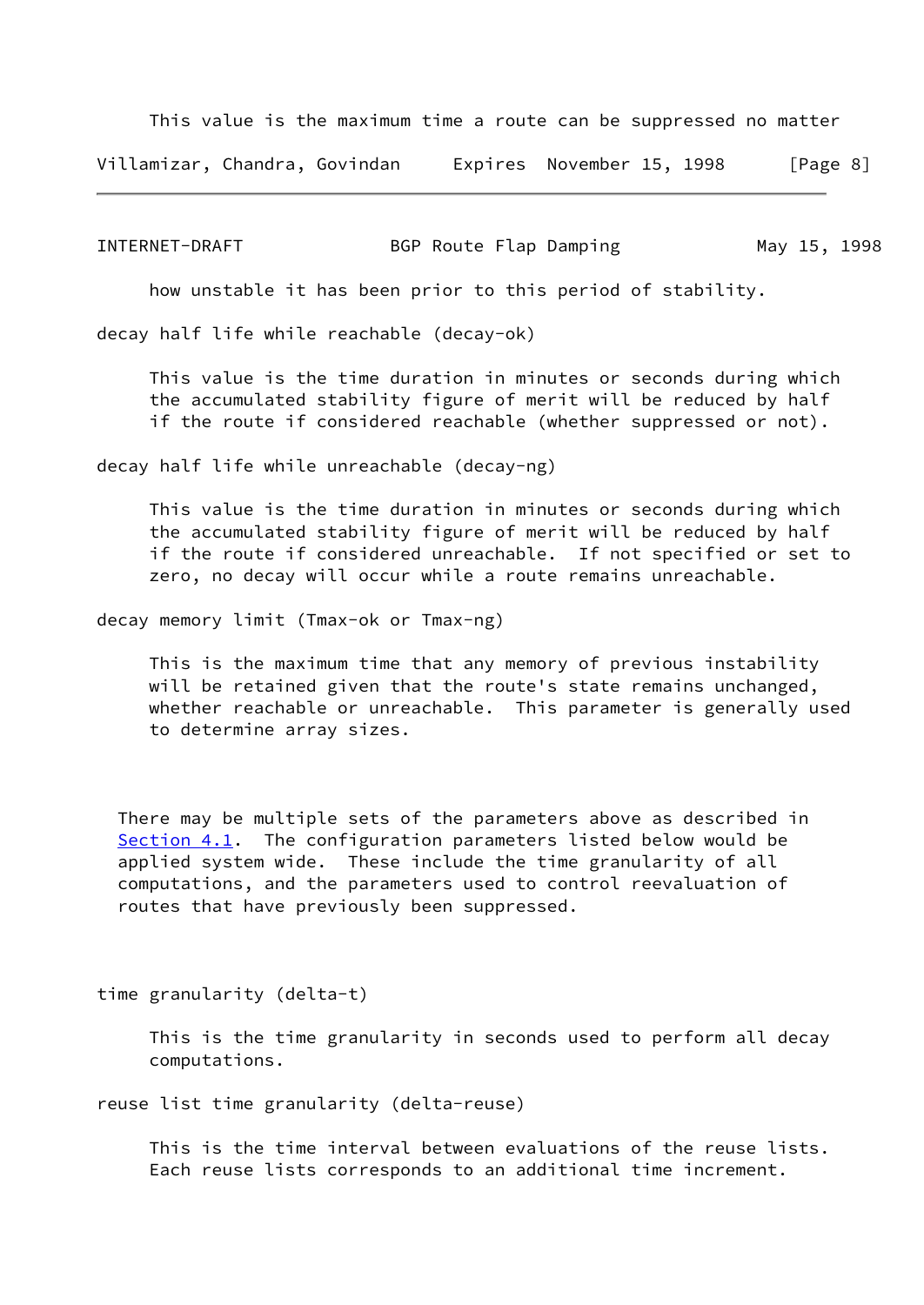reuse list memory reuse-list-max

 This is the time value corresponding to the last reuse list. This may be the maximum value of T-hold for all parameter sets of may be configured.

number of reuse lists (reuse-list-size) This is the number of reuse lists. It may be determined from reuse-list-max or set explicitly.

Villamizar, Chandra, Govindan Expires November 15, 1998 [Page 9]

INTERNET-DRAFT 6 BGP Route Flap Damping 6 May 15, 1998

 A necessary optimization is described in [Section 4.8.6](#page-31-0) that involves an array referred to as the ``reuse index array''. A reuse index array is needed for each decay rate in use. The reuse index array is used to estimate which reuse list to place a route when it is suppressed. Proper placement avoids the need to periodically evaluate decay to determine if a route can be reused or when storage can be recovered. Using the reuse index array avoids the need to compute a logarithm to determine placement. One additional system wide parameter can be introduced.

reuse index array size (reuse-index-array-size)

 This is the size of reuse index arrays. This size determines the accuracy with which suppressed routes can be placed within the set of reuse lists when suppressed for a long time.

### <span id="page-10-0"></span>[4.3](#page-10-0) Guidelines for Setting Parameters

 The decay half life should be set to a time considerably longer than the period of the route flap it is intended to address. For example, if the decay is set to ten minutes and a route is withdrawn and readvertised exactly every ten minutes, the route would continue to flap if the cutoff was set to a value of 2 or above.

 The stability figure of merit itself is an accumulated time decayed total. This must be kept in mind in setting the decay time, cutoff values and reuse values. For example, if a route flaps at four times the decay rate, it will reach 3 in 4 cycles, 4 in 6 cycles, 5 in 10 cycles, and will converge at about 6.3. At twice the decay time, it will reach 3 in 7 cycles, and converge at a value of less than 3.5.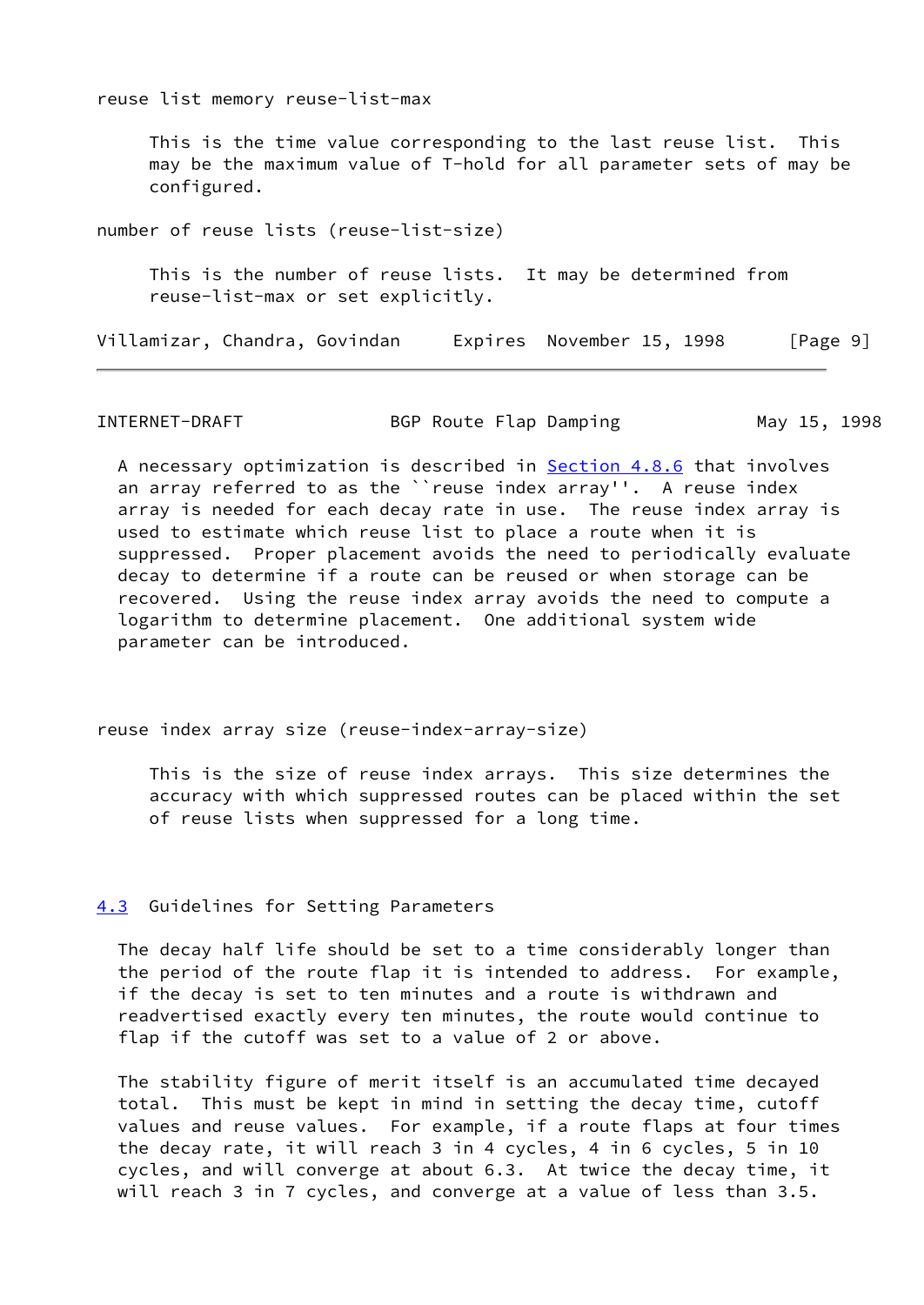Figure 1 shows the stability figure of merit for route flap at a constant rate. The time axis is labeled in multiples of the decay half life. The plots represent route flap with a period of 1/2, 1/3, 1/4, and 1/8 times the decay half life. A ceiling of 4.5 was set, which can be seen to affect three of the plots, effectively limiting the time it takes to readvertise the route regardless of the prior history. With the cutoff and reuse thresholds suggested by the dotted lines, routes would be suppressed after being declared unreachable 2-3 times and be used again after approximately 2 decay half life periods of stability.

 From the maximum hold time value (T-hold), a ratio of the reuse value to a ceiling can be determined. An integer value for the ceiling can then be chosen such that overflow will not be a problem and all other values can be scaled accordingly. If both cutoffs are specified or if multiple parameter sets are used the highest ceiling will be used.

| Villamizar, Chandra, Govindan |  |  |  |  | Expires November 15, 1998 | [Page 10] |
|-------------------------------|--|--|--|--|---------------------------|-----------|
|-------------------------------|--|--|--|--|---------------------------|-----------|

INTERNET-DRAFT BGP Route Flap Damping May 15, 1998

time figure-of-merit as a function of time

| 0.00 | 0.000 |           | 0.000 | 0.000 |           | 0.000 |           |
|------|-------|-----------|-------|-------|-----------|-------|-----------|
| 0.08 | 0.000 |           | 0.000 | 0.000 |           | 0.000 |           |
| 0.16 | 0.000 |           | 0.000 | 0.000 |           | 0.973 |           |
| 0.24 | 0.000 |           | 0.000 | 0.000 |           | 0.920 |           |
| 0.32 | 0.000 |           | 0.000 | 0.946 |           | 1.817 |           |
| 0.40 | 0.000 |           | 0.953 | 0.895 |           | 2.698 |           |
| 0.48 | 0.000 |           | 0.901 | 0.847 |           | 2.552 |           |
| 0.56 | 0.953 |           | 0.853 | 1.754 |           | 3.367 |           |
| 0.64 | 0.901 |           | 0.807 | 1.659 |           | 4.172 |           |
| 0.72 | 0.853 |           | 1.722 | 1.570 |           | 3.947 |           |
| 0.80 | 0.807 |           | 1.629 | 2.444 |           | 4.317 |           |
| 0.88 | 0.763 |           | 1.542 | 2.312 |           | 4.469 |           |
| 0.96 | 0.722 |           | 1.458 | 2.188 |           | 4.228 | $\bullet$ |
| 1.04 | 1.649 |           | 2.346 | 3.036 |           | 4.347 |           |
| 1.12 | 1.560 |           | 2.219 | 2.872 |           | 4.112 |           |
| 1.20 | 1.476 | $\bullet$ | 2.099 | 2.717 |           | 4.257 | $\bullet$ |
| 1.28 | 1.396 |           | 1.986 | 3.543 |           | 4.377 |           |
| 1.36 | 1.321 |           | 2.858 | 3.352 |           | 4.141 |           |
| 1.44 | 1.250 |           | 2.704 | 3.171 |           | 4.287 |           |
| 1.52 | 2.162 |           | 2.558 | 3.979 |           | 4.407 |           |
| 1.60 | 2.045 |           | 2.420 | 3.765 | $\bullet$ | 4.170 | $\bullet$ |
| 1.68 | 1.935 |           | 3.276 | 3.562 |           | 4.317 |           |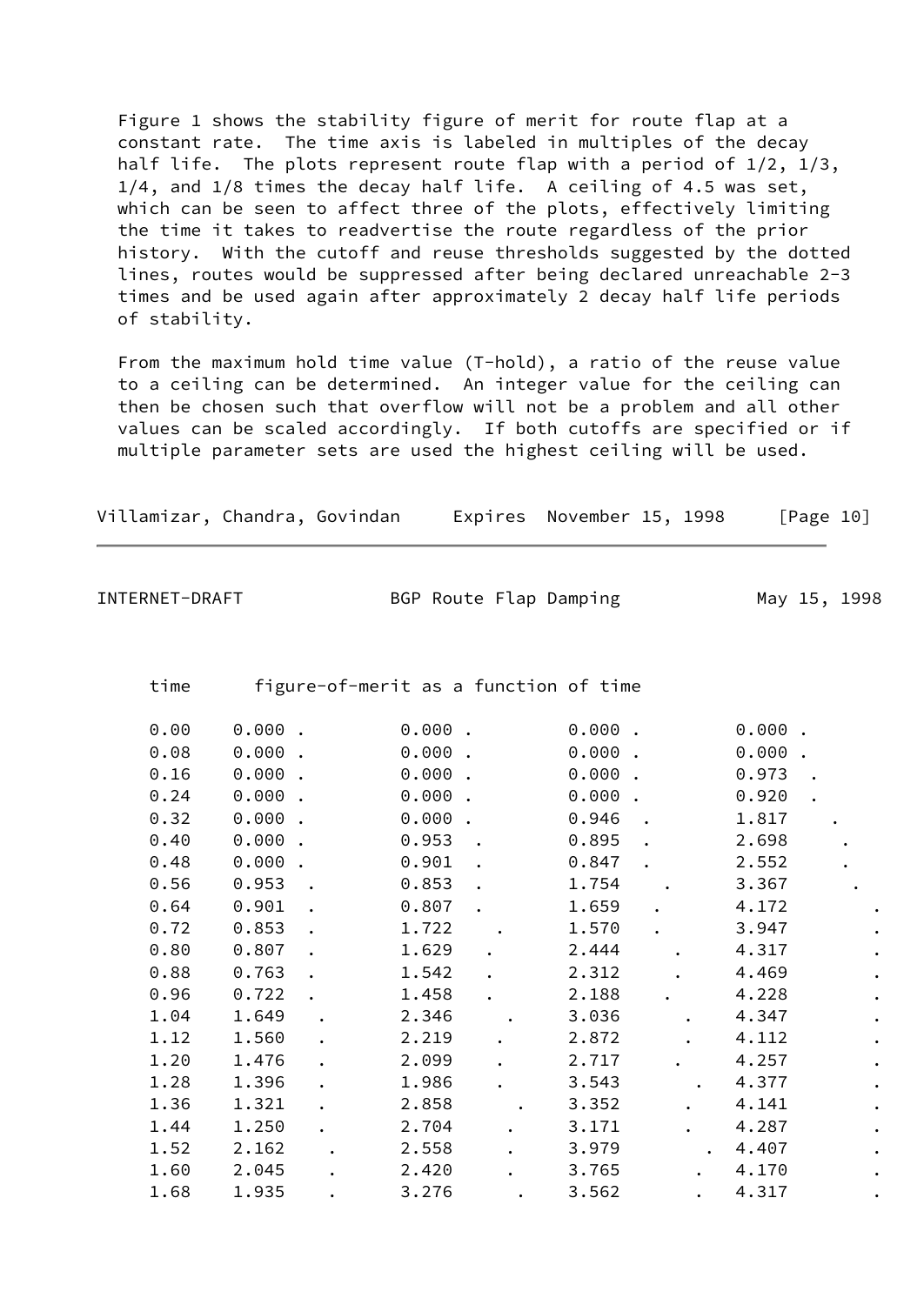| 1.76 | 1.830 |                      | 3.099 |                      | 4.356 | $\ddot{\phantom{0}}$ | 4.438 | $\bullet$            |
|------|-------|----------------------|-------|----------------------|-------|----------------------|-------|----------------------|
| 1.84 | 1.732 |                      | 2.932 |                      | 4.121 |                      | 4.199 | $\bullet$            |
| 1.92 | 1.638 | $\bullet$            | 2.774 | $\bullet$            | 3.899 | $\ddot{\phantom{0}}$ | 3.972 |                      |
| 2.00 | 1.550 |                      | 2.624 |                      | 3.688 | $\bullet$            | 3.758 | $\bullet$            |
| 2.08 | 1.466 | $\ddot{\phantom{a}}$ | 2.483 | $\ddot{\phantom{0}}$ | 3.489 | $\bullet$            | 3.555 | $\bullet$            |
| 2.16 | 1.387 |                      | 2.349 |                      | 3.301 | $\bullet$            | 3.363 |                      |
| 2.24 | 1.312 |                      | 2.222 |                      | 3.123 | $\ddot{\phantom{a}}$ | 3.182 | $\bullet$            |
| 2.32 | 1.242 |                      | 2.102 | $\ddot{\phantom{a}}$ | 2.955 |                      | 3.010 | $\bullet$            |
| 2.40 | 1.175 |                      | 1.989 | $\ddot{\phantom{0}}$ | 2.795 | $\bullet$            | 2.848 | $\bullet$            |
| 2.48 | 1.111 |                      | 1.882 | $\ddot{\phantom{0}}$ | 2.644 | $\ddot{\phantom{a}}$ | 2.694 | $\bullet$            |
| 2.56 | 1.051 |                      | 1.780 |                      | 2.502 |                      | 2.549 | $\bullet$            |
| 2.64 | 0.995 |                      | 1.684 | $\bullet$            | 2.367 |                      | 2.411 | $\bullet$            |
| 2.72 | 0.941 | $\ddot{\phantom{a}}$ | 1.593 | $\bullet$            | 2.239 |                      | 2.281 | $\bullet$            |
| 2.80 | 0.890 |                      | 1.507 | $\bullet$            | 2.118 |                      | 2.158 |                      |
| 2.88 | 0.842 |                      | 1.426 | $\bullet$            | 2.004 | $\ddot{\phantom{0}}$ | 2.042 | $\bullet$            |
| 2.96 | 0.797 |                      | 1.349 |                      | 1.896 | $\ddot{\phantom{0}}$ | 1.932 |                      |
| 3.04 | 0.754 |                      | 1.276 |                      | 1.794 |                      | 1.828 | $\bullet$            |
| 3.12 | 0.713 |                      | 1.207 | $\bullet$            | 1.697 |                      | 1.729 |                      |
| 3.20 | 0.675 |                      | 1.142 |                      | 1.605 | $\bullet$            | 1.636 | $\bullet$            |
| 3.28 | 0.638 |                      | 1.081 |                      | 1.519 |                      | 1.547 | $\bullet$            |
| 3.36 | 0.604 |                      | 1.022 |                      | 1.437 |                      | 1.464 | $\ddot{\phantom{a}}$ |
| 3.44 | 0.571 |                      | 0.967 |                      | 1.359 |                      | 1.385 | $\bullet$            |

Figure 1: Instability figure of merit for flap at a constant rate

| Villamizar, Chandra, Govindan |  | Expires November 15, 1998 | [Page 11] |
|-------------------------------|--|---------------------------|-----------|
|                               |  |                           |           |

INTERNET-DRAFT BGP Route Flap Damping May 15, 1998

time figure-of-merit as a function of time

| 0.00 | 0.000 |  | 0.000 | 0.000 |  |
|------|-------|--|-------|-------|--|
| 0.20 | 0.000 |  | 0.000 | 0.000 |  |
| 0.40 | 0.000 |  | 0.000 | 0.000 |  |
| 0.60 | 0.000 |  | 0.000 | 0.000 |  |
| 0.80 | 0.000 |  | 0.000 | 0.000 |  |
| 1.00 | 0.999 |  | 0.999 | 0.999 |  |
| 1.20 | 0.971 |  | 0.971 | 0.929 |  |
| 1.40 | 0.945 |  | 0.945 | 0.809 |  |
| 1.60 | 0.919 |  | 0.865 | 0.704 |  |
| 1.80 | 0.894 |  | 0.753 | 0.613 |  |
| 2.00 | 1.812 |  | 1.657 | 1.535 |  |
| 2.20 | 1.762 |  | 1.612 | 1.428 |  |
| 2.40 | 1.714 |  | 1.568 | 1.244 |  |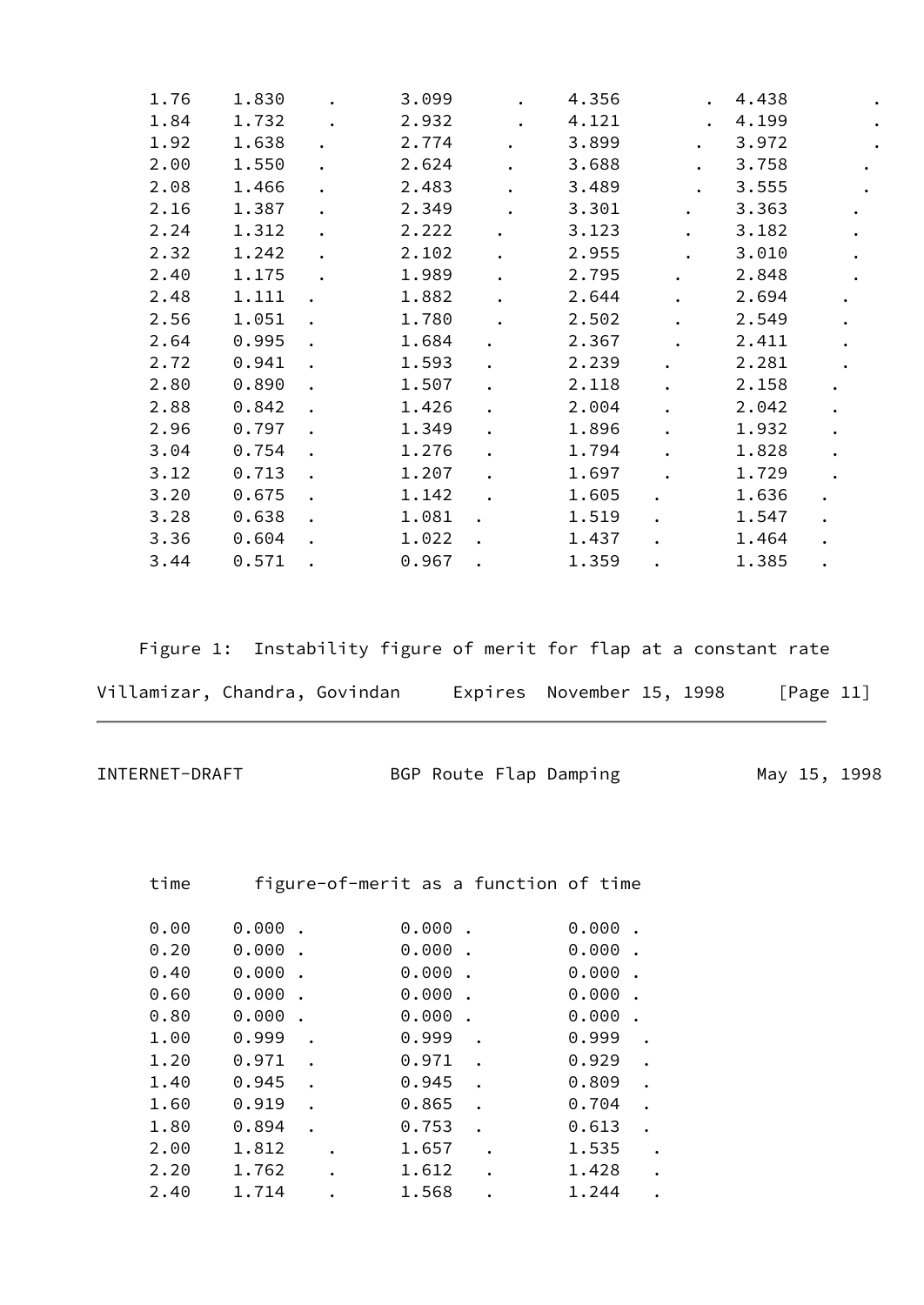| 2.60 | 1.667     | 1.443     | 1.083 | $\bullet$ |
|------|-----------|-----------|-------|-----------|
| 2.80 | 1.622     | 1.256     | 0.942 |           |
| 3.00 | 1.468     | 1.094     | 0.820 |           |
| 3.20 | 2.400     | 2.036     | 1.694 |           |
| 3.40 | 2.335     | 1.981     | 1.475 |           |
| 3.60 | 2.271     | 1.823     | 1.284 |           |
| 3.80 | 2.209     | 1.587     | 1.118 |           |
| 4.00 | 1.999     | 1.381     | 0.973 |           |
| 4.20 | 2.625     | 2.084     | 1.727 |           |
| 4.40 | 2.285     | 1.815     | 1.503 |           |
| 4.60 | 1.990     | 1.580     | 1.309 |           |
| 4.80 | 1.732     | 1.375     | 1.139 |           |
| 5.00 | 1.508     | 1.197     | 0.992 |           |
| 5.20 | 1.313     | 1.042     | 0.864 |           |
| 5.40 | 1.143     | 0.907     | 0.752 |           |
| 5.60 | 0.995     | 0.790     | 0.654 |           |
| 5.80 | 0.866     | 0.688     | 0.570 |           |
| 6.00 | 0.754     | 0.599     | 0.496 |           |
| 6.20 | 0.656     | 0.521     | 0.432 |           |
| 6.40 | 0.571     | 0.454     | 0.376 |           |
| 6.60 | $0.497$ . | $0.395$ . | 0.327 |           |
| 6.80 | 0.433     | 0.344     | 0.285 |           |
| 7.00 | 0.377     | 0.299     | 0.248 |           |
| 7.20 | $0.328$ . | 0.261     | 0.216 |           |
| 7.40 | 0.286     | 0.227     | 0.188 |           |
| 7.60 | 0.249     | 0.197     | 0.164 |           |
| 7.80 | 0.216     | 0.172     | 0.142 |           |
| 8.00 | 0.188     | 0.150     | 0.124 |           |

Figure 2: Separate decay constants when unreachable

Villamizar, Chandra, Govindan Expires November 15, 1998 [Page 12]

INTERNET-DRAFT BGP Route Flap Damping May 15, 1998

 Figure 2 show the effect of configuring separate decay rates to be used when the route is reachable or unreachable. The decay rate is 5 times slower when the route is unreachable. In the three case shown, the period of the route flap is equal to the decay half life but the route is reachable 1/8 of the time in one, reachable 1/2 the time in one, and reachable 7/8 of the time in the other. In the last case the route is not suppressed until after the third unreachable (when it is above the top threshold after becoming reachable again).

In both Figure 1 and Figure 2, routes would be suppressed. Routes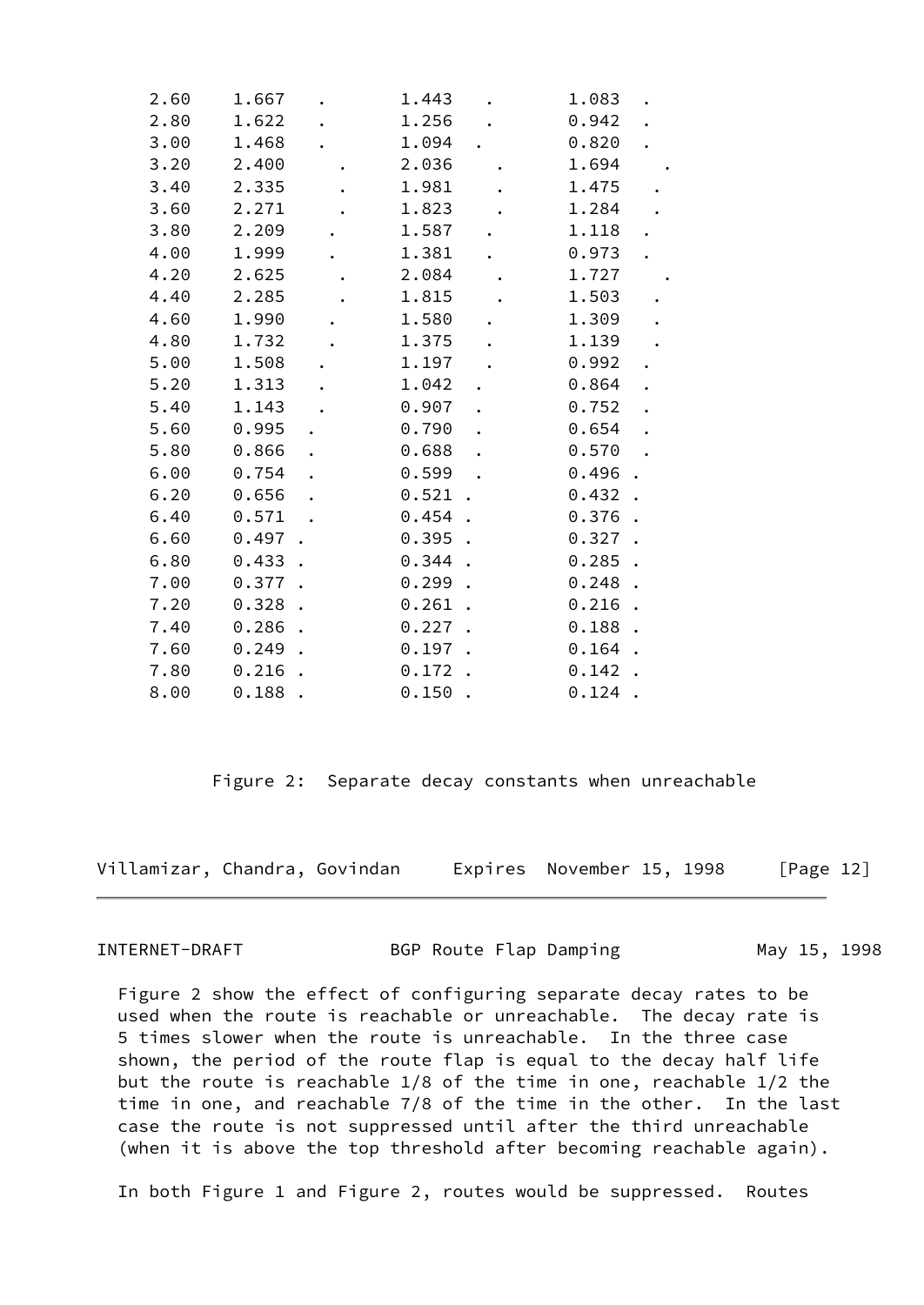flapping at the decay half life or less would be withdrawn two or three times and then remain withdrawn until they had remained stably announced and stable for on the order of 1 1/2 to 2 1/2 times the decay half life (given the ceiling in the example).

 A larger time granularity will keep table storage down. The time granularity should be less than a minimal reasonable time between expected worse case route flaps. It might be reasonable to fix this parameter at compile time or set a default and strongly recommend that the user leave it alone. With an exponential decay, array size can be greatly reduced by setting a period of complete stability after which the decayed total will be considered zero rather than retaining a tiny quantity. Alternately, very long decays can be implemented by multiplying more than once if array bounds are exceeded.

 The reuse lists hold suppressed routes grouped according to how long it will be before the routes are eligible for reuse. Periodically each list will be advanced by one position and one list removed as de- scribed in [Section 4.8.7.](#page-32-0) All of the suppressed routes in the removed list will be reevaluated and either used or placed in another list according to how much additional time must elapse before the route can be reused. The last list will always contain all the routes which will not be advertised for more time than is appropriate for the re maining list heads. When the last list advances to the front, some of the routes will not be ready to be used and will have to be requeued. The time interval for reconsidering suppressed routes and number of list heads should be configurable. Reasonable defaults might be 30 seconds and 64 list heads. A route suppressed for a long time would need to be reeval uated every 32 minutes.

#### <span id="page-14-0"></span>[4.4](#page-14-0) Run Time Data Structures

 A fixed small amount of per system storage will be required. Where sets of multiple configuration parameters are used, storage will be required per set of parameters. A small amount of per route storage is required. A set of list heads is needed. These list heads are used to arrange suppressed routes according to the time remaining until they can be reused.

Villamizar, Chandra, Govindan Expires November 15, 1998 [Page 13]

INTERNET-DRAFT BGP Route Flap Damping May 15, 1998

 A separate reuse list can be used to hold unreachable routes for the purpose of later recovering storage if they remain unreachable too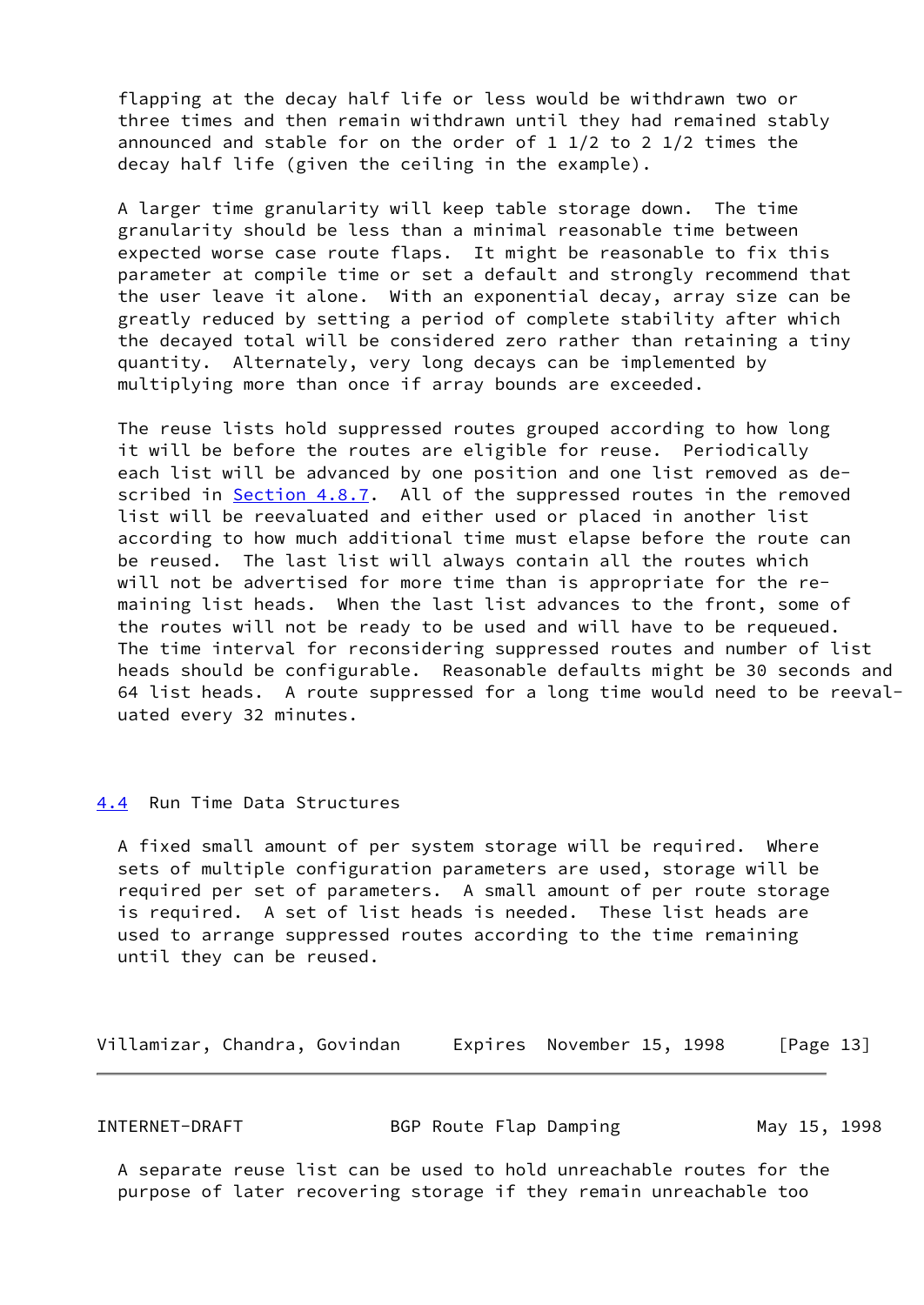long. This might be more accurately described as a recycling list. The advantage this would provide is making free data structures available as soon as possible. Alternately, the data structures can simply be placed on a queue and the storage recovered when the route hits the front of the queue and if storage is needed. The latter is less optimal but simple.

 If multiple sets of configuration parameters are allowed per route, there is a need for some means of associating more than one figure of merit and set of parameters with each route. Building a linked list of these objects seems like one of a number of reasonable implementations. Similarly, a means of associating a route to a reuse list is required. A small overhead will be required for the pointers needed to implement whatever data structure is chosen for the reuse lists. The suggested implementation uses a double linked lists and so requires two pointers per figure of merit.

 Each set of configuration parameters can reference decay arrays and reuse arrays. These arrays should be shared among multiple sets of parameters since their storage requirement is not negligible. There will be only one set of reuse list heads for the entire router.

## <span id="page-15-0"></span>[4.4.1](#page-15-0) Data Structures for Configuration Parameter Sets

 Based on the configuration parameters described in the previous section, the following values can be computed as scaled integers directly from the corresponding configuration parameters.

- o decay array scale factor (decay-array-scale-factor)
- o cutoff value (cut)
- o reuse value (reuse)
- o figure of merit ceiling (ceiling)

 Each configuration parameter set will reference one or two decay arrays and one or two reuse arrays. Only one array will be needed if the decay rate is the same while a route is unreachable as while it is reachable, or if the stability figure of merit does not decay while a route is unreachable.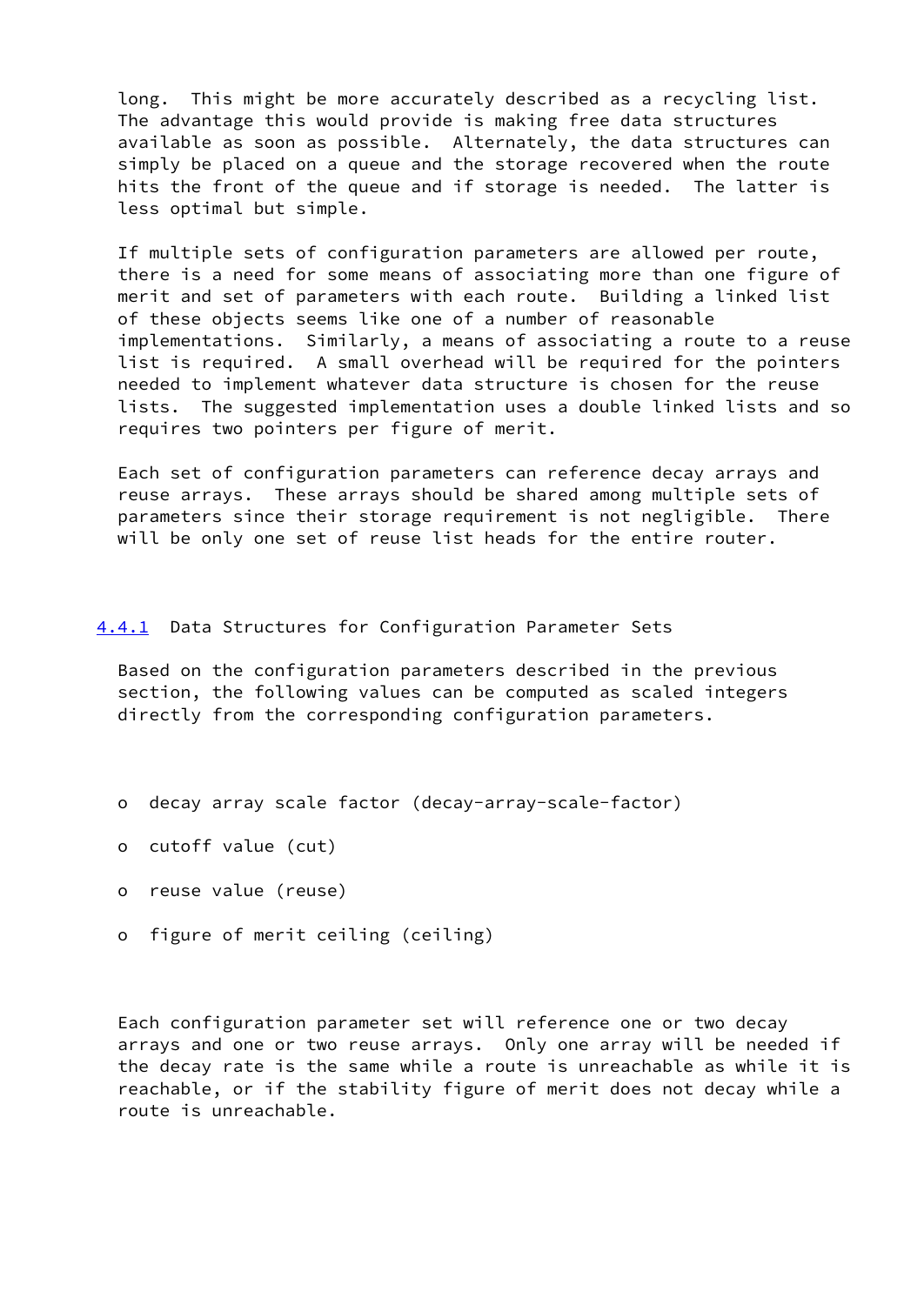INTERNET-DRAFT BGP Route Flap Damping May 15, 1998

<span id="page-16-0"></span>[4.4.2](#page-16-0) Data Structures per Decay Array and Reuse Index Array

 The following are also computed from the configuration parameters though not as directly.

- o decay rate per tick (decay-delta-t)
- o decay array size (decay-array-size)
- o decay array (decay[])
- o reuse index array size (reuse-index-array-size)
- o reuse index array (reuse-index-array[])

 For each decay rate specified, an array will be used to store the value of a computed parameter raised to the power of the index of each array element. This is to speed computations. The decay rate per tick is an intermediate value expressed as a real number and used to compute the values stored in the decay arrays. The array size is computed from the decay memory limit configuration parameter expressed as an array size or as a maximum hold time.

 The decay array size must be of sufficient size to accommodate the specified decay memory given the time granularity, or sufficient to hold the number of array elements until integer rounding produces a zero result if that value is smaller, or a implementation imposed reasonable size to prevent configurations which use excessive memory. Implementations may chose to make the array size shorter and multiply more than once when decaying a long time interval to reduce storage.

<span id="page-16-1"></span> The reuse index arrays serve a similar purpose to the decay arrays. The amount of time until a route can be reused can be determined using a array lookup. The array can be built given the decay rate. The array is indexed using a scaled integer proportional to the ratio between a current stability figure of merit value and the value needed for the route to be reused.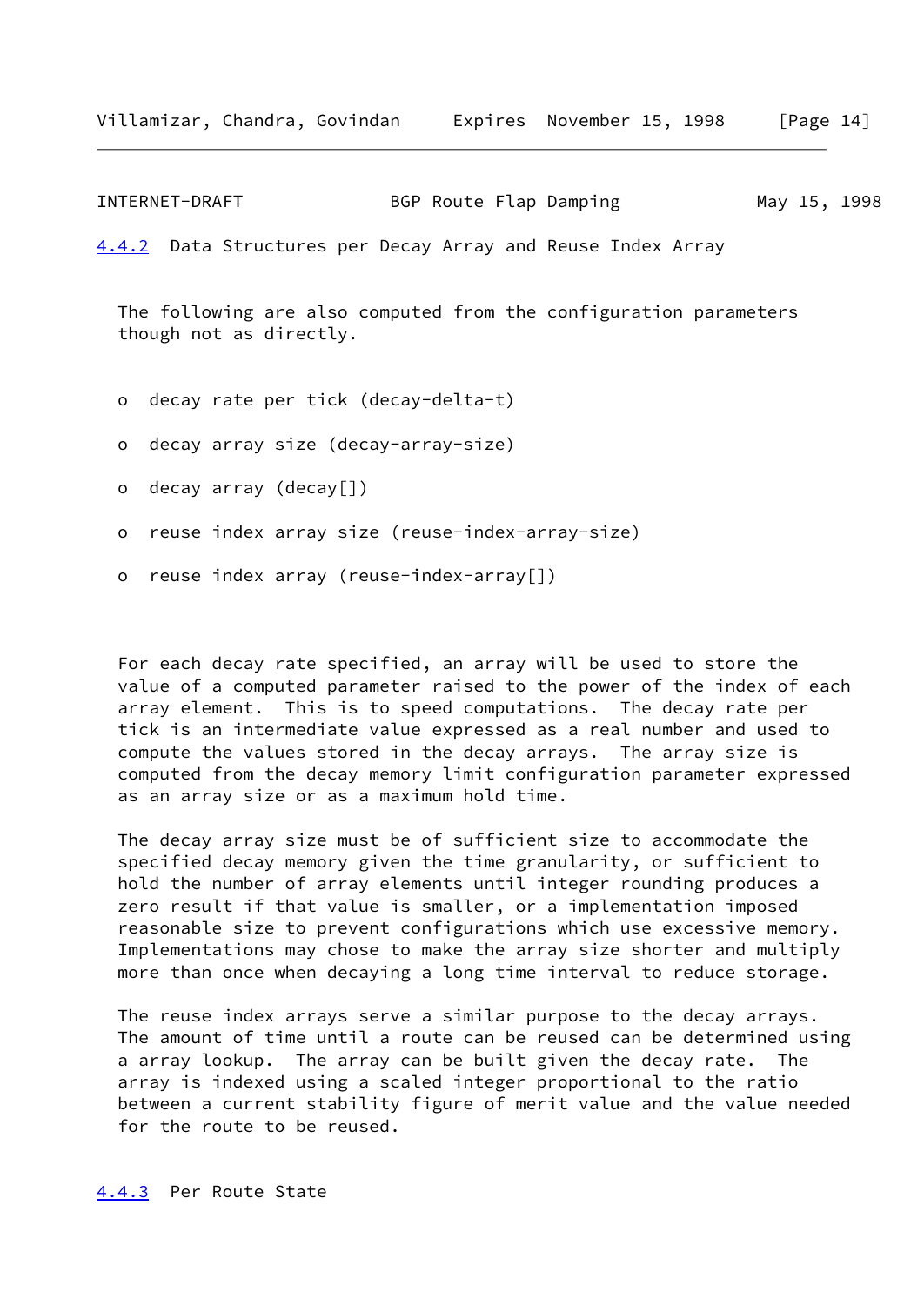Information must be maintained per some tuple representing a route. At the very minimum, the NLRI (BGP prefix and length) must be contained in the tuple. Different BGP attributes may be included or excluded depending on the specific situation. The AS path should also be contained in the tuple be default. The tuple may also optionally contain other BGP attributes such as MULTI\_EXIT\_DISCRIMINATOR (MED).

Villamizar, Chandra, Govindan Expires November 15, 1998 [Page 15]

INTERNET-DRAFT BGP Route Flap Damping May 15, 1998

 The tuple representing a route for the purpose of route flap damping is:

 tuple entry default options ------------------------------------------- NLRI prefix required length required AS path included option to exclude last AS set in path excluded option to include next hop excluded option to include MED excluded option to include in comparisons only

 The AS path is generally included in order to identify downstream instability which is not being damped or not being sufficiently damped and is alternating between a stable and an unstable path. Under rare circumstances it may be desirable to exclude AS path for all or a subset of prefixes. If an AS path ends in an AS set, in practice the path is always for an aggregate. Changes to the trailing AS set should be ignored. Ideally the AS path comparison should insure that at least one AS has remained constant in the old and new AS set, but completely ignoring the contents of a trailing AS set is also acceptable.

 Including next hop and MED changes can help suppress the use of an AS which is internally unstable or avoid a next hop which is closer to an unstable IGP path in the adjacent AS. If a large number of MED values are used, the increase in the amount of state may become a problem. For this reason MED is disabled by default and enabled only as part of the tuple comparison, using a single state entry regardless of MED value. Including MED will suppress the use of the adjacent AS even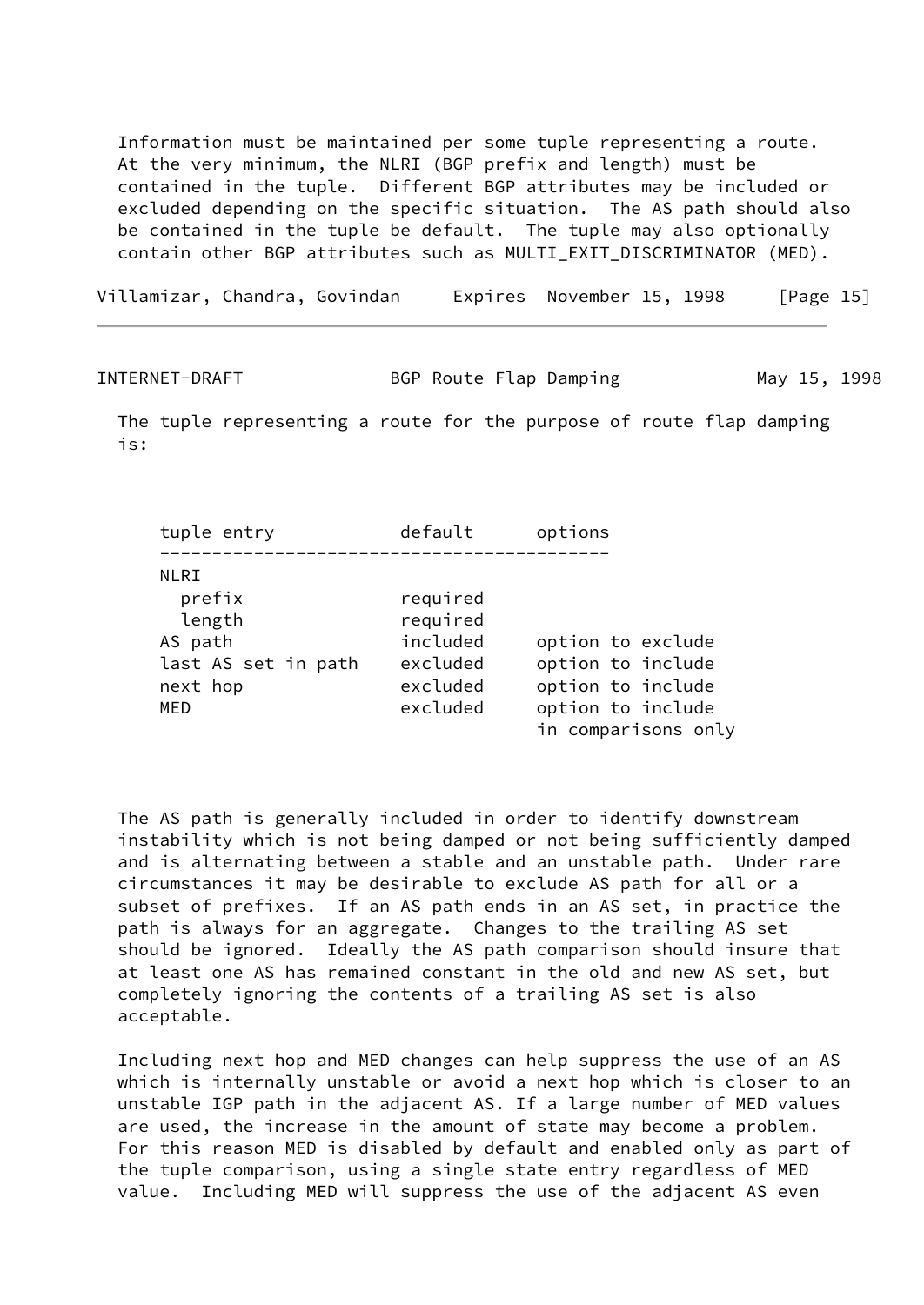though the change need not be propagated further. Using MED is only a safe practice if a path is known to exist through another AS or where there are enough peering sites with the adjacent AS such that routes heard at only a subset of the peering sites will be suppressed.

#### <span id="page-18-0"></span>[4.4.4](#page-18-0) Data Structures per Route

 The following information must be maintained per route. A route here is considered to be a tuple usually containing NLRI, next hop, and AS path as defined in [Section 4.4.3.](#page-16-1)

#### stability figure of merit (figure-of-merit)

Villamizar, Chandra, Govindan Expires November 15, 1998 [Page 16]

INTERNET-DRAFT BGP Route Flap Damping May 15, 1998

 Each route must have a stability figure of merit per applicable parameter set.

last time updated (time-update)

 The exact last time updated must be maintained to allow exponential decay of the accumulated figure of merit to be deferred until the route might reasonable be considered eligible for a change in status (having gone from unreachable to reachable or advancing within the reuse lists).

config block pointer

 Any implementation that supports multiple parameter sets must provide a means of quickly identifying which set of parameters corresponds to the route currently being considered. For implementations supporting only parameter sets where all routes must be treated the same, this pointer is not required.

## reuse list traversal pointers

 If doubly linked lists are used to implement reuse lists, then two pointers will be needed, previous and next. Generally there is a double linked list which is unused when a route is suppressed from use that can be used for reuse list traversal eliminating the need for additional pointer storage.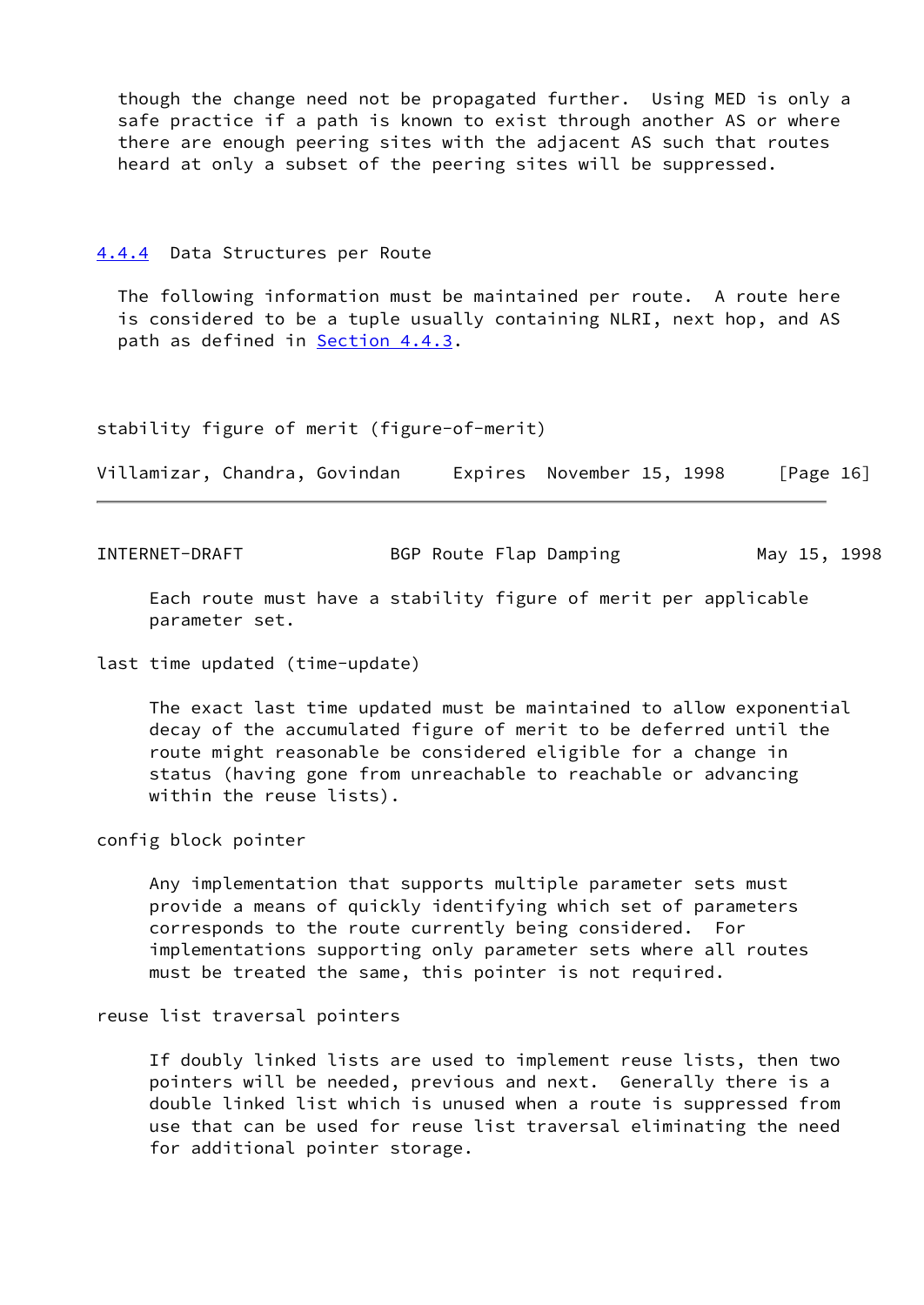<span id="page-19-0"></span>[4.5](#page-19-0) Processing Configuration Parameters

 From the configuration parameters, it is possible to precompute a number of values that will be used repeatedly and retain these to speed later computations that will be required frequently.

 Scaling is usually dependent on the highest value that figure-of-merit can attain, referred to here as the ceiling. The real number value of the ceiling will typically be determined by the following equation.

```
ceiling = reuse \star (exp(T-hold/decay-half-life) \star log(2))
```
 The methods of scaled integer arithmetic are not described in detail here. The methods of determining the real values are given. Translation into scaled integer values and the details of scaled integer arithmetic are left up to the individual implementations.

| Villamizar, Chandra, Govindan |  |  |  |  | Expires November 15, 1998 | [Page $17$ ] |
|-------------------------------|--|--|--|--|---------------------------|--------------|
|-------------------------------|--|--|--|--|---------------------------|--------------|

| INTERNET-DRAFT | BGP Route Flap Damping |  |  | May 15, 1998 |
|----------------|------------------------|--|--|--------------|
|----------------|------------------------|--|--|--------------|

figure of merit scale factor ( scale-figure-of-merit )

 The ceiling value can be set to be the largest integer that can fit in half the bits available for an unsigned integer. This will allow the scaled integers to be multiplied by the scaled decay value and then shifted down. Implementations may prefer to use real numbers or may use any integer scaling deemed appropriate for their architecture.

penalty value and thresholds (as proportional scaled integers)

 The figure of merit penalty for one route withdrawal and the cutoff values must be scaled according to the above scaling factor.

decay rate per tick (decay[1])

 The decay value per increment of time as defined by the time granularity must be determined (at least initially as a floating point number). The per tick decay is a number slightly less than one. It is the Nth root of the one half where N is the half life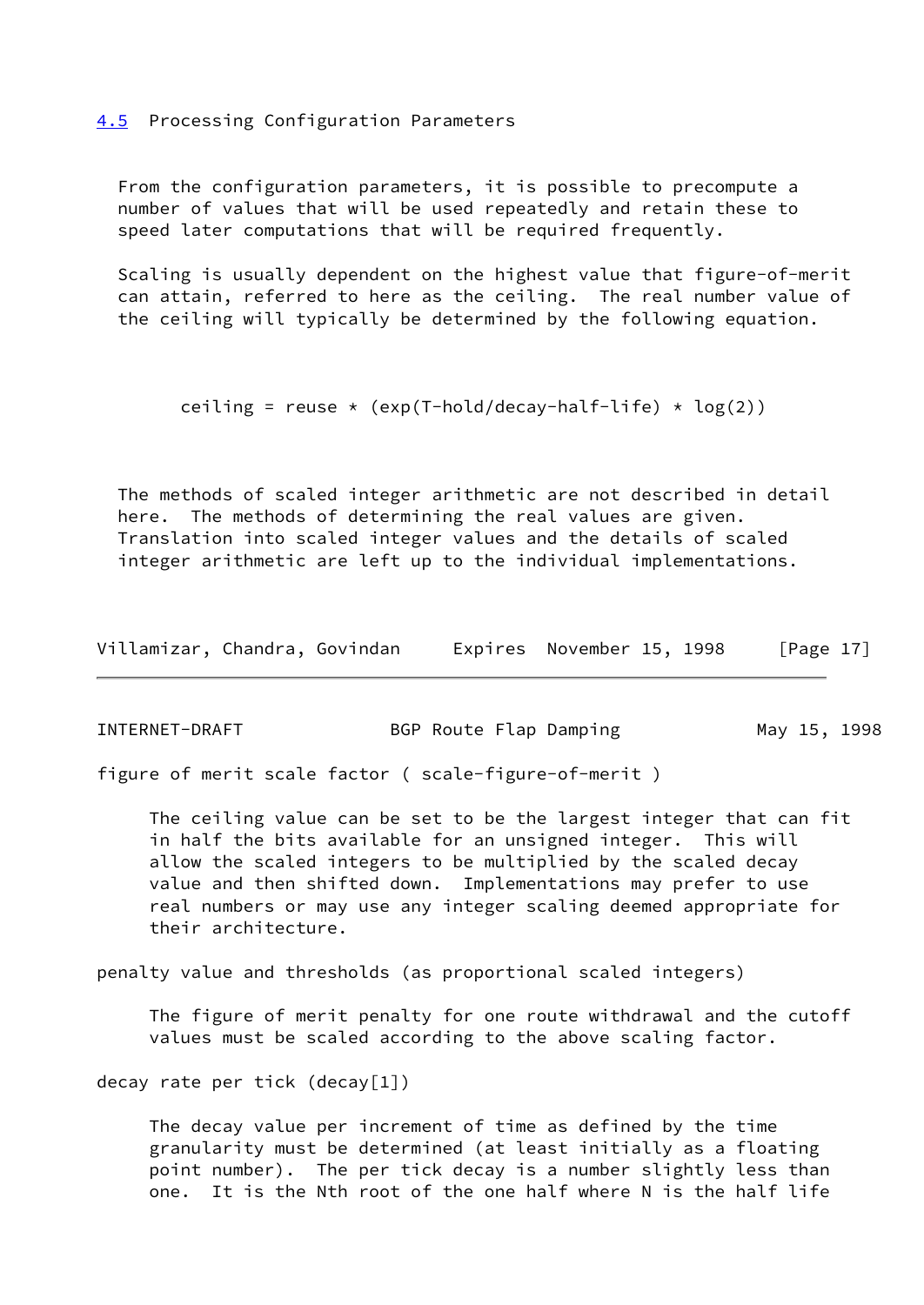divided by the time granularity.

```
decay[1] = exp ((1 / (decay-half-life/delta-t)) \star log
(1/2)
```
decay array size (decay-array-size)

 The decay array size is the decay memory divided by the time granularity. If integer truncation brings the value of an array element to zero, the array can be made smaller. An implementation should also impose a maximum reasonable array size or allow more than one multiplication.

decay-array-size = (Tmax/delta-t)

decay array (decay[])

 Each i-th element of the decay array is the per tick delay raised to the i-th power. This might be best done by successive floating point multiplies followed by scaling and integer rounding or truncation. The array itself need only be computed at startup.

 $decay[i] = decay[1] ** i$ 

Villamizar, Chandra, Govindan Expires November 15, 1998 [Page 18]

INTERNET-DRAFT BGP Route Flap Damping May 15, 1998

<span id="page-20-0"></span>[4.6](#page-20-0) Building the Reuse Index Arrays

 The reuse lists may be accessed quite frequently if a lot of routes are flapping sufficiently to be suppressed. A method of speeding the determination of which reuse list to use for a given route is suggested. This method is introduced in [Section 4.2](#page-8-0), its configuration described in **Section 4.4.2** and the algorithms described in [Section 4.8.6](#page-31-0) and [Section 4.8.7.](#page-32-0) This section describes building the reuse list index arrays.

A ratio of the figure of merit of the route under consideration to the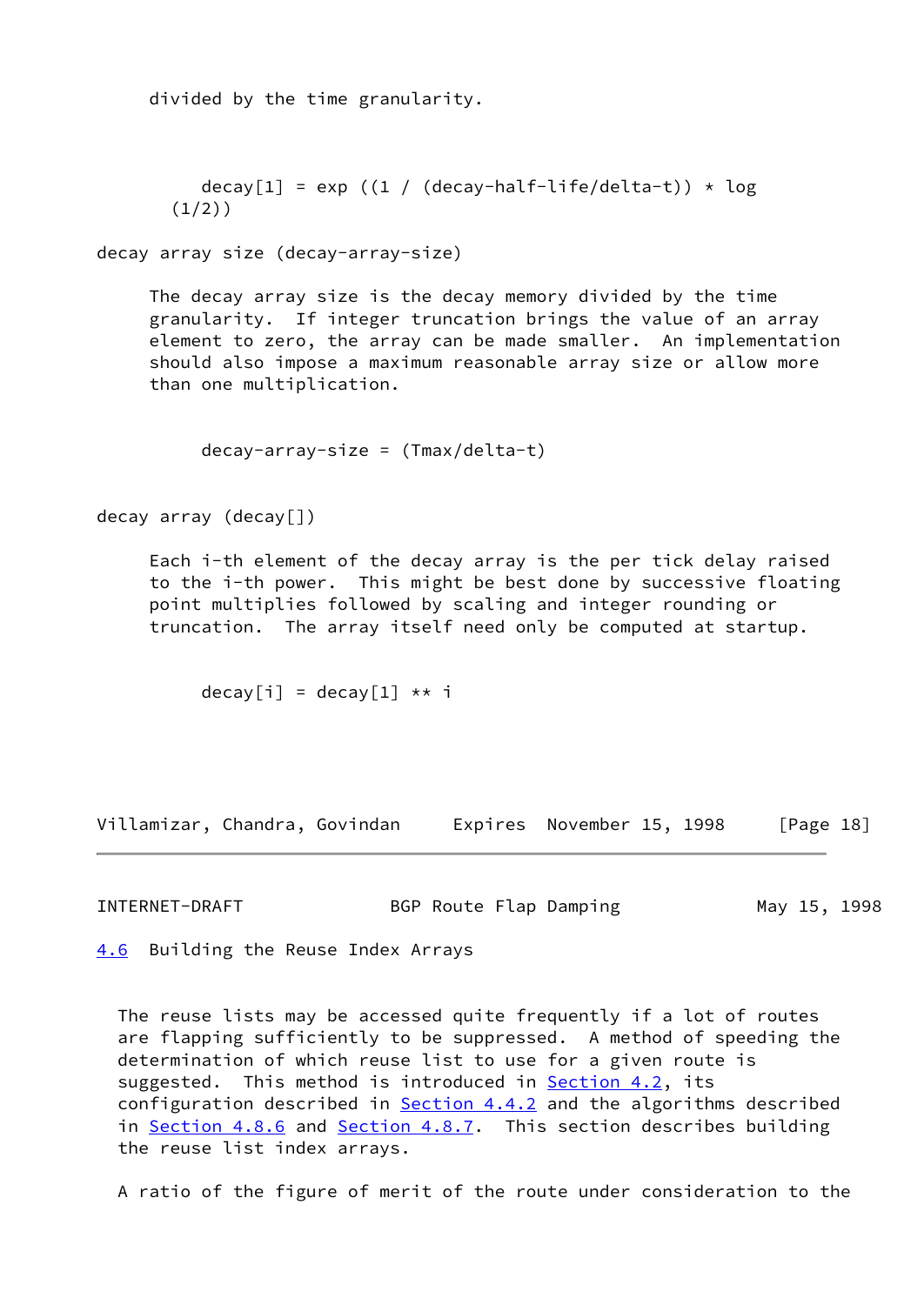cutoff value is used as the basis for an array lookup. The ratio is scaled and truncated to an integer and used to index the array. The array entry is an integer used to determine which reuse list to use.

reuse array maximum ratio (max-ratio)

 This is the maximum ratio between the current value of the stability figure of merit and the target reuse value that can be indexed by the reuse array. It may be limited by the ceiling imposed by the maximum hold time or by the amount of time that the reuse lists cover.

 $max-ratio = min(ceiling/reuse, exp((1 /$  $(half-life/reuse-array-time)) * log(2))$ 

reuse array scale factor ( scale-factor )

 Since the reuse array is an estimator, the reuse array scale factor has to be computed such that the full size of the reuse array is used.

```
scale-factor = reuse-index-array-size / (max-ratio - 1)
```
reuse index array (reuse-index-array[])

 Each reuse index array entry should contain an index into the reuse list array pointing to one of the list heads. This index should corresponding to the reuse list that will be evaluated just after a route would be eligible for reuse given the ratio of current value of the stability figure of merit to target reuse value corresponding the the reuse array entry.

reuse-index-array[j] = integer((decay-half-life /

INTERNET-DRAFT BGP Route Flap Damping May 15, 1998 reuse-time-granularity)  $\star$  log(1/(reuse  $\star$  (1 + (j / scale-factor)))) /  $\log(1/2)$ )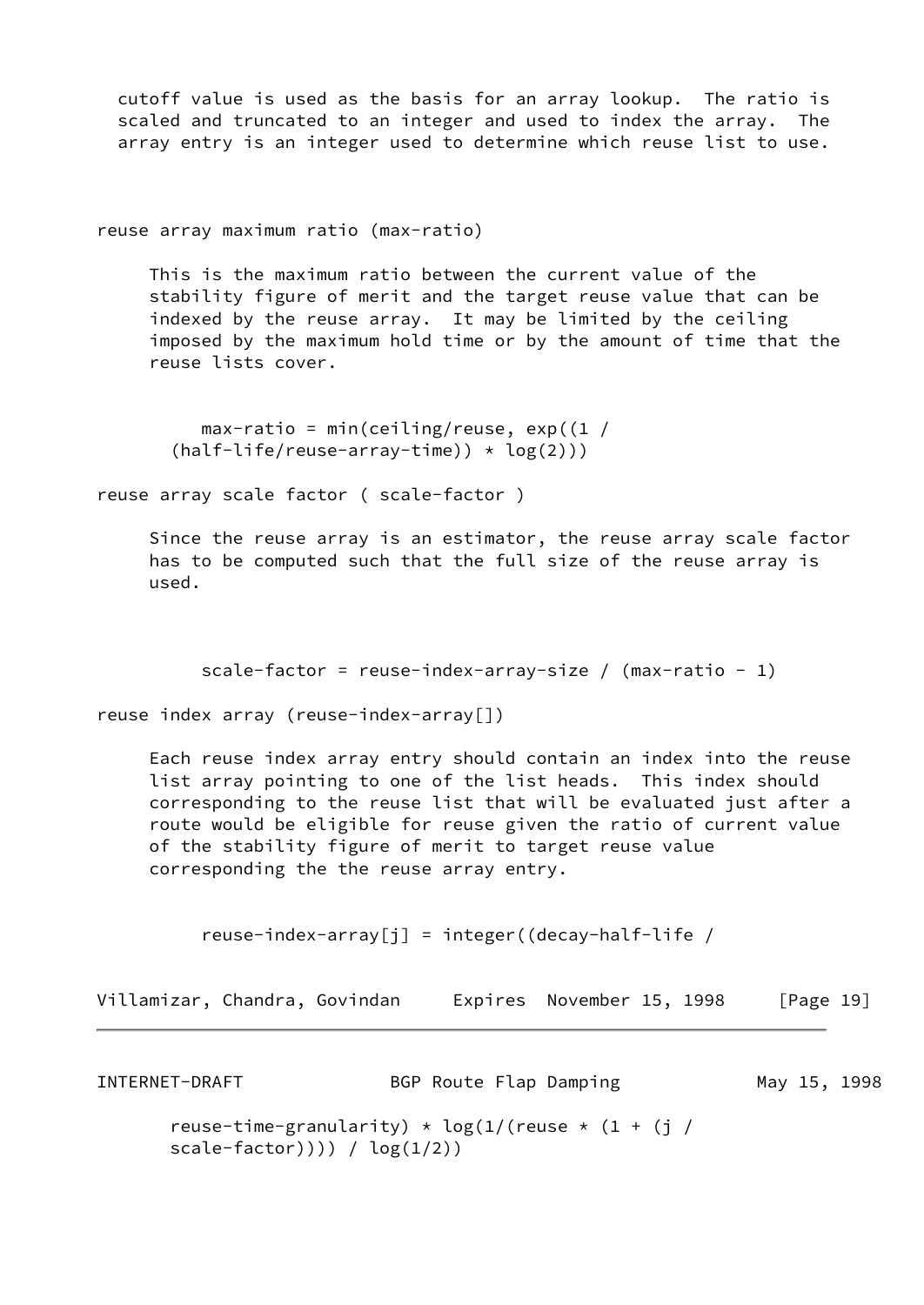To determine which reuse queue to place a route which is being sup pressed, the following procedure is used. Divide the current figure of merit by the cutoff. Subtract one. Multiply by the scale factor. This is the index into the reuse index array (reuse-index-array[]). The value fetched from the reuse index array (reuse-index-array[]) is an index into the array of reuse lists (reuse-array<sup>[]</sup>). If this index is off the end of the array use the last queue otherwise look in the array and pick the number of the queue from the array at that index. This is quite fast and well worth the setup and storage required.

## <span id="page-22-0"></span>[4.7](#page-22-0) A Sample Configuration

 A simple example is presented here in which the space overhead is estimated for a set of configuration parameters. The design here assumes:

- 1. there is a single parameter set used for all routes,
- 2. decay time for unreachable routes is slower than for reachable routes
- 3. the arrays must be full size, rather than allow more than one multiply per decay operation to reduce the array size.

 This example is used in later sections. The use of multiple parameter sets complicates the examples somewhat. Where multiple parameter sets are allowed for a single route, the decay portion of the algorithm is repeated for each parameter set. If different routes are allowed to have different parameter sets, the routes must have pointers to the parameter sets to keep the time to locate to a minimum, but the algorithms are otherwise unchanged.

 A sample set of configuration parameters and a sample set of implementation parameters are provided in in the two following lists.

- 1. Configuration Parameters
	- o cut = 1.25
	- o reuse =  $0.5$

Villamizar, Chandra, Govindan Expires November 15, 1998 [Page 20]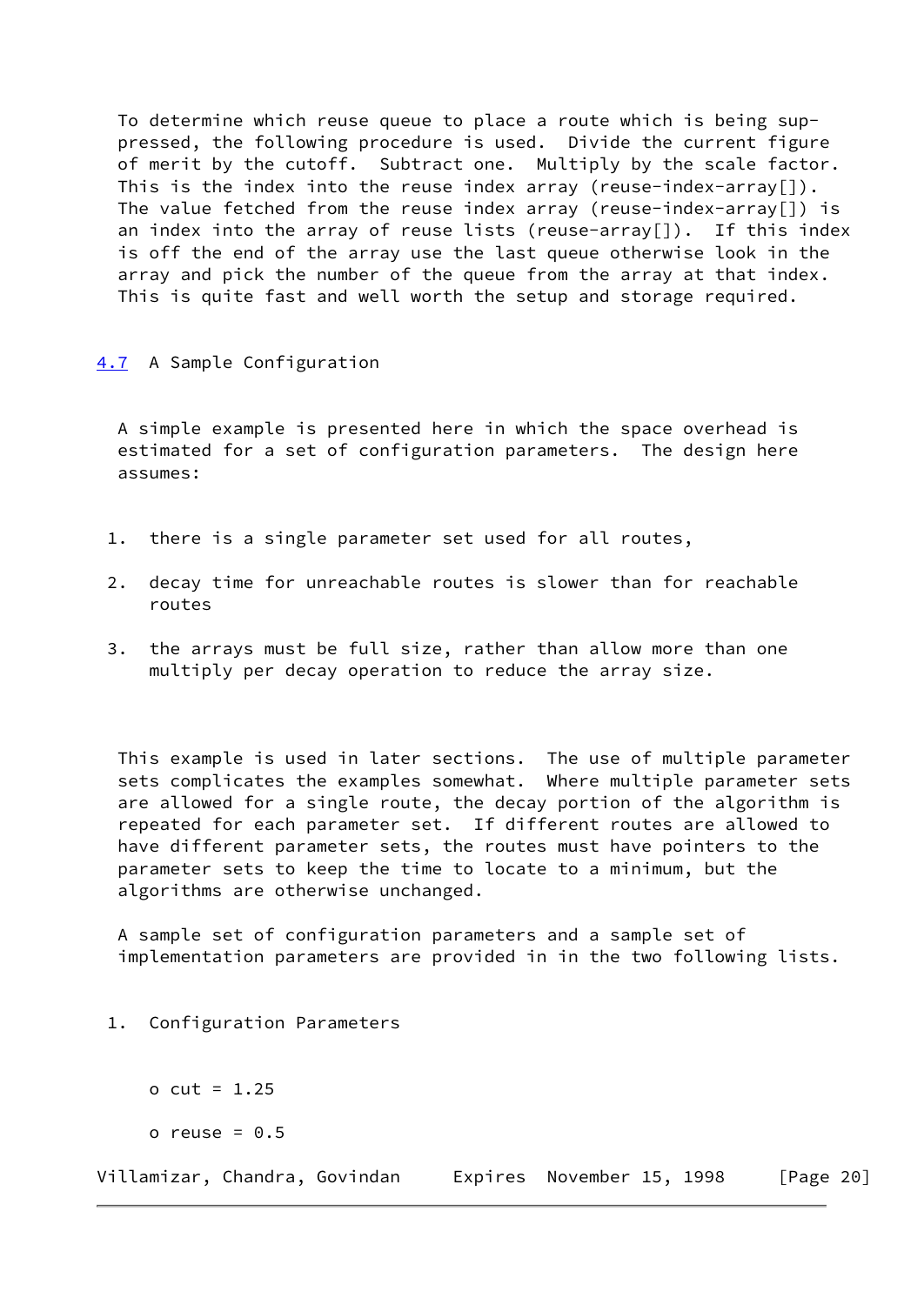- o T-hold = 15 mins
- o decay-o $k = 5$  min
- o decay-ng =  $15$  min
- o Tmax-ok, Tmax-ng = 15, 30 mins

2. Implementation Parameters

- o delta-t = 1 sec
- o delta-reuse
- o reuse-list-size = 256
- o reuse-index-array-size = 1,024

 Using these configuration and implementation parameters and the equations in [Section 4.5,](#page-19-0) the space overhead can be computed. There is a fixed space overhead that is independent of the number of routes. There is a space requirement associated with a stable route. There is a larger space requirement associated with an unstable route. The space requirements for the parameters above are provide in the lists below.

1. fixed overhead (using parameters from previous example)

o 900  $\star$  integer - decay array o  $1,800 \star \text{integer}$  - decay array o 120 \* pointer - reuse list-heads  $o$  2,048  $\star$  integer - reuse index arrays

- 2. overhead per stable route
	- o pointer containing null entry

3. overhead per unstable route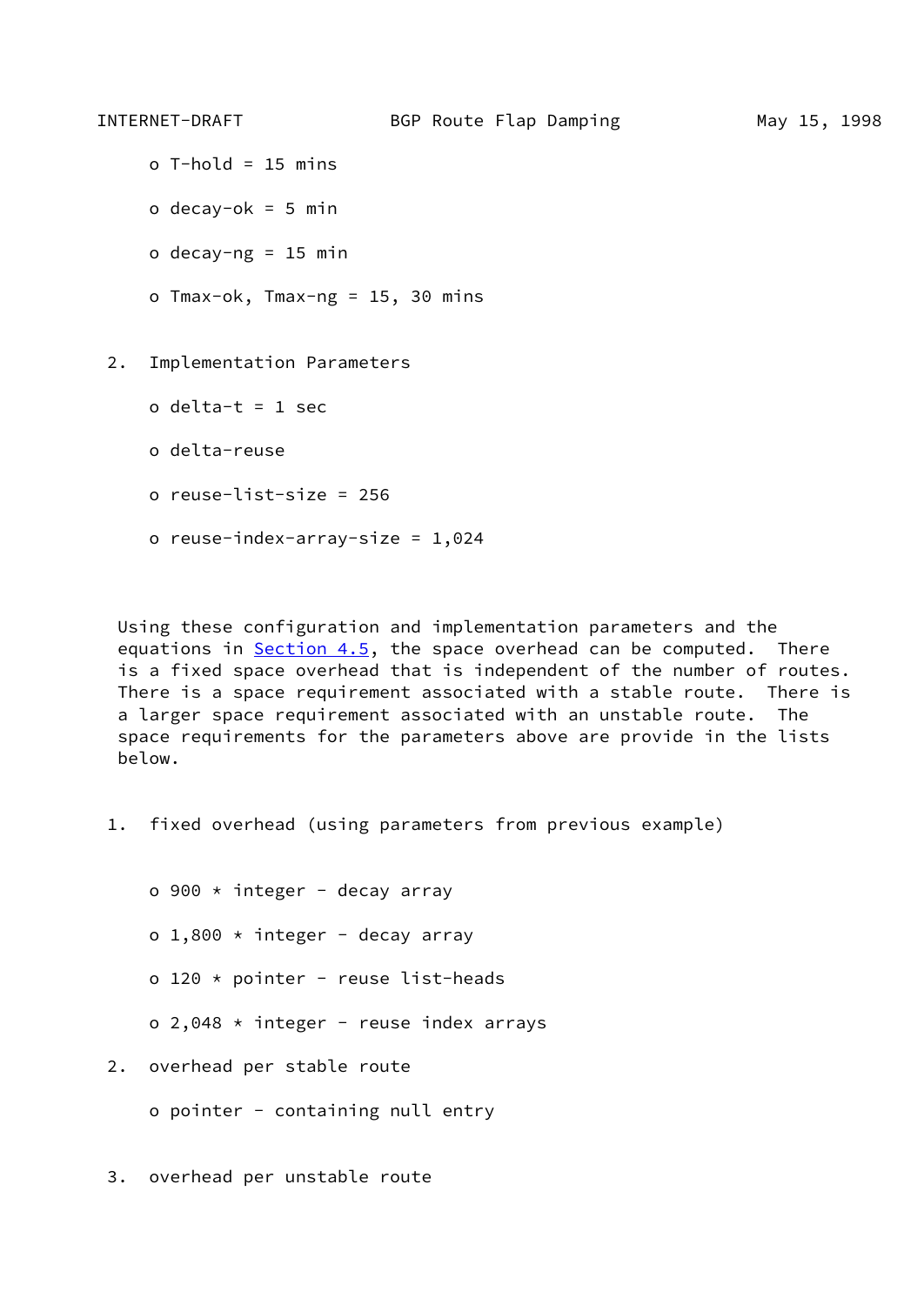o pointer - to a damping structure containing the following

o integer - figure of merit  $+$  bit for state

Villamizar, Chandra, Govindan Expires November 15, 1998 [Page 21]

INTERNET-DRAFT BGP Route Flap Damping May 15, 1998 o integer - last time updated o pointer (optional) to configuration parameter block  $o$  2  $*$  pointer - reuse list pointers (prev, next)

 Figure 3 shows the behavior of the algorithm with the parameters given above. Four cases are given in this example. In all four, there is a twelve minute period of route oscillations. Two periods of oscilla tion are used, 2 minutes and 4 minutes. Two duty cycles are used, one in which the route is reachable during 20% of the cycle and the other where the route is reachable during 80% of the cycle. In all four cases, the route becomes suppressed after it becomes unreachable the second time. Once suppressed, it remains suppressed until some period after becoming stable. The routes which oscillate over a 4 minute pe riod are no longer suppressed within 9-11 minutes after becoming sta ble. The routes with a 2 minute period of oscillation are suppressed for nearly the maximum 15 minute period after becoming stable.

<span id="page-24-0"></span>[4.8](#page-24-0) Processing Routing Protocol Activity

 The prior sections concentrate on configuration parameters and their relationship to the parameters and arrays used at run time and provide the algorithms for initializing run time storage. This section provides the steps taken in processing routing events and timer events when running.

The routing events are:

 1. A BGP peer or new route comes up for the first time (or after an extended down time) ([Section 4.8.1\)](#page-26-0)

2. A route becomes unreachable ([Section 4.8.2\)](#page-26-1)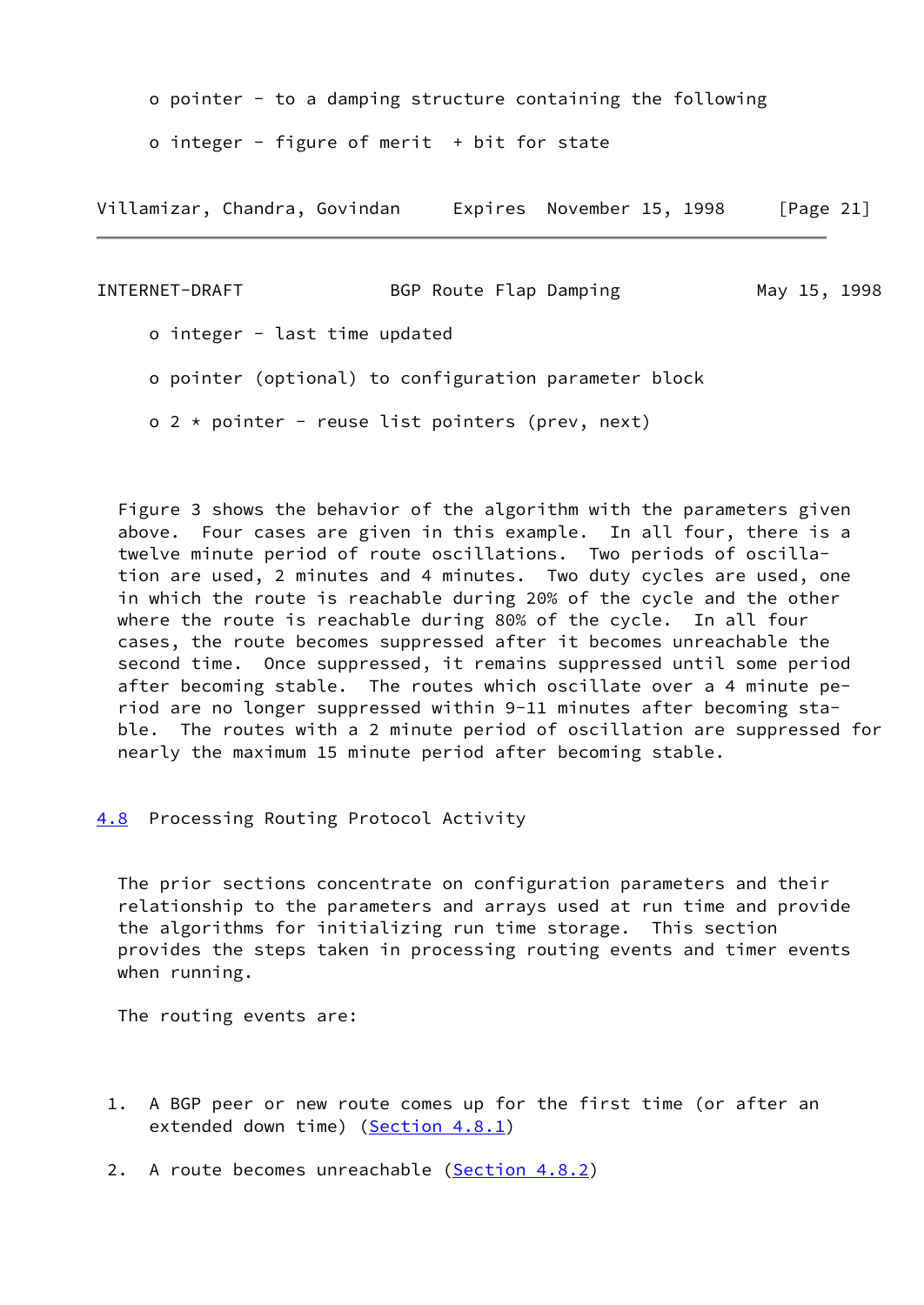- 3. A route becomes reachable again ([Section 4.8.3\)](#page-28-0)
- 4. A route changes ([Section 4.8.4\)](#page-30-0)
- 5. A peer goes down ([Section 4.8.5\)](#page-31-1)

 The reuse list is used to provide a means of fast evaluation of route that had been suppressed, but had been stable long enough to be reused again or had been suppressed long enough that it can be treated as a new route. The following two operations are described.

Villamizar, Chandra, Govindan Expires November 15, 1998 [Page 22]

INTERNET-DRAFT BGP Route Flap Damping May 15, 1998

time figure-of-merit as a function of time

| 0.00  | $0.000$ . |                  | $0.000$ . | $0.000$ . |                      | $0.000$ . |  |
|-------|-----------|------------------|-----------|-----------|----------------------|-----------|--|
| 0.62  | 0.000.    |                  | 0.000     | 0.000.    |                      | $0.000$ . |  |
| 1.25  | 0.000.    |                  | $0.000$ . | $0.000$ . |                      | 0.000.    |  |
| 1.88  | $0.000$ . |                  | $0.000$ . | $0.000$ . |                      | $0.000$ . |  |
| 2.50  | 0.977     |                  | 0.968     | $0.000$ . |                      | 0.000     |  |
| 3.12  | 0.949     |                  | 0.888     | $0.000$ . |                      | $0.000$ . |  |
| 3.75  | 0.910     |                  | 0.814     | $0.000$ . |                      | $0.000$ . |  |
| 4.37  | 1.846     |                  | 1.756     | 0.983     | $\ddot{\phantom{0}}$ | 0.983     |  |
| 5.00  | 1.794     |                  | 1.614     | 0.955     |                      | 0.935     |  |
| 5.63  | 1.735     |                  | 1.480     | 0.928     |                      | 0.858     |  |
| 6.25  | 2.619     |                  | 2.379     | 0.901     |                      | 0.786     |  |
| 6.88  | 2.544     |                  | 2.207     | 0.876     |                      | 0.721     |  |
| 7.50  | 2.472     |                  | 2.024     | 0.825     |                      | 0.661     |  |
| 8.13  | 3.308     |                  | 2.875     | 1.761     |                      | 1.608     |  |
| 8.75  | 3.213     |                  | 2.698     | 1.711     |                      | 1.562     |  |
| 9.38  | 3.122     |                  | 2.474     | 1.662     |                      | 1.436     |  |
| 10.00 | 3.922     |                  | 3.273     |           |                      |           |  |
|       |           |                  |           | 1.615     |                      | 1.317     |  |
| 10.63 | 3.810     |                  | 3.107     | 1.569     |                      | 1.207     |  |
| 11.25 | 3.702     |                  | 2.849     | 1.513     |                      | 1.107     |  |
| 11.88 | 3.498     | $\ddot{\bullet}$ | 2.613     | 1.388     |                      | 1.015     |  |
| 12.50 | 3.904     |                  | 3.451     | 2.312     |                      | 1.953     |  |
| 13.13 | 3.580     |                  | 3.164     | 2.120     |                      | 1.791     |  |
| 13.75 | 3.283     |                  | 2.902     | 1.944     |                      | 1.643     |  |
| 14.38 | 3.010     |                  | 2.661     | 1.783     |                      | 1.506     |  |
| 15.00 | 2.761     |                  | 2.440     | 1.635     |                      | 1.381     |  |
| 15.63 | 2.532     |                  | 2.238     | 1.499     |                      | 1.267     |  |
| 16.25 | 2.321     |                  | 2.052     | 1.375     |                      | 1.161     |  |
| 16.88 | 2.129     |                  | 1.882     | 1.261     |                      | 1.065     |  |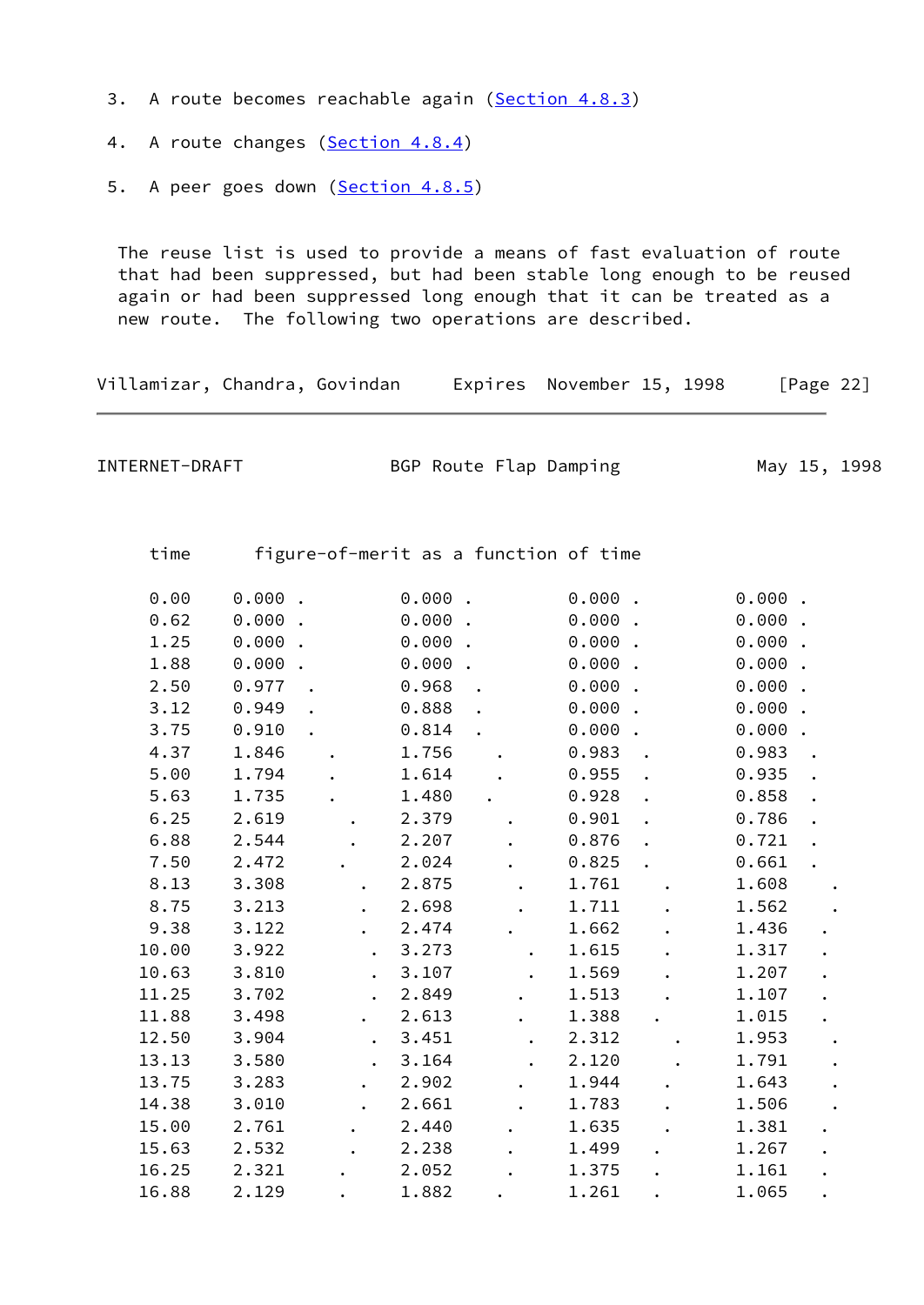| 17.50 | 1.952 | 1.725 | 1.156     | 0.977     |  |
|-------|-------|-------|-----------|-----------|--|
| 18.12 | 1.790 | 1.582 | 1.060     | 0.896     |  |
| 18.75 | 1.641 | 1.451 | 0.972     | 0.821     |  |
| 19.38 | 1.505 | 1.331 | 0.891     | 0.753     |  |
| 20.00 | 1.380 | 1.220 | 0.817     | 0.691     |  |
| 20.62 | 1,266 | 1.119 | 0.750     | 0.633     |  |
| 21.25 | 1.161 | 1.026 | 0.687     | 0.581     |  |
| 21.87 | 1.064 | 0.941 | 0.630     | 0.533     |  |
| 22.50 | 0.976 | 0.863 | 0.578     | 0.488     |  |
| 23.12 | 0.895 | 0.791 | 0.530     | 0.448     |  |
| 23.75 | 0.821 | 0.725 | $0.486$ . | $0.411$ . |  |
| 24.37 | 0.753 | 0.665 | $0.446$ . | $0.377$ . |  |
| 25.00 | 0.690 | 0.610 | 0.409     | $0.345$ . |  |

 Figure 3: Some fairly long route flap cycles, repeated for 12 minutes, followed by a period of stability.

| Villamizar, Chandra, Govindan |  |  | Expires November 15, 1998 |  |  | [Page 23] |
|-------------------------------|--|--|---------------------------|--|--|-----------|
|-------------------------------|--|--|---------------------------|--|--|-----------|

INTERNET-DRAFT BGP Route Flap Damping May 15, 1998

1. Inserting into a reuse list ([Section 4.8.6\)](#page-31-0)

2. Reuse list processing every delta-t seconds ([Section 4.8.7\)](#page-32-0)

<span id="page-26-0"></span>[4.8.1](#page-26-0) Processing a New Peer or New Routes

 When a peer comes up, no action is required if the routes had no previous history of instability, for example if this is the first time the peer is coming up and announcing these routes. For each route, the pointer to the damping structure would be zeroed and route used. The same action is taken for a new route or a route that has been down long enough that the figure of merit reached zero and the damping structure was deleted.

## <span id="page-26-1"></span>[4.8.2](#page-26-1) Processing Unreachable Messages

When a route is withdrawn or changed [\(Section 4.8.4](#page-30-0) describes how a change is handled), the following procedure is used.

If there is no previous stability history (the damping structure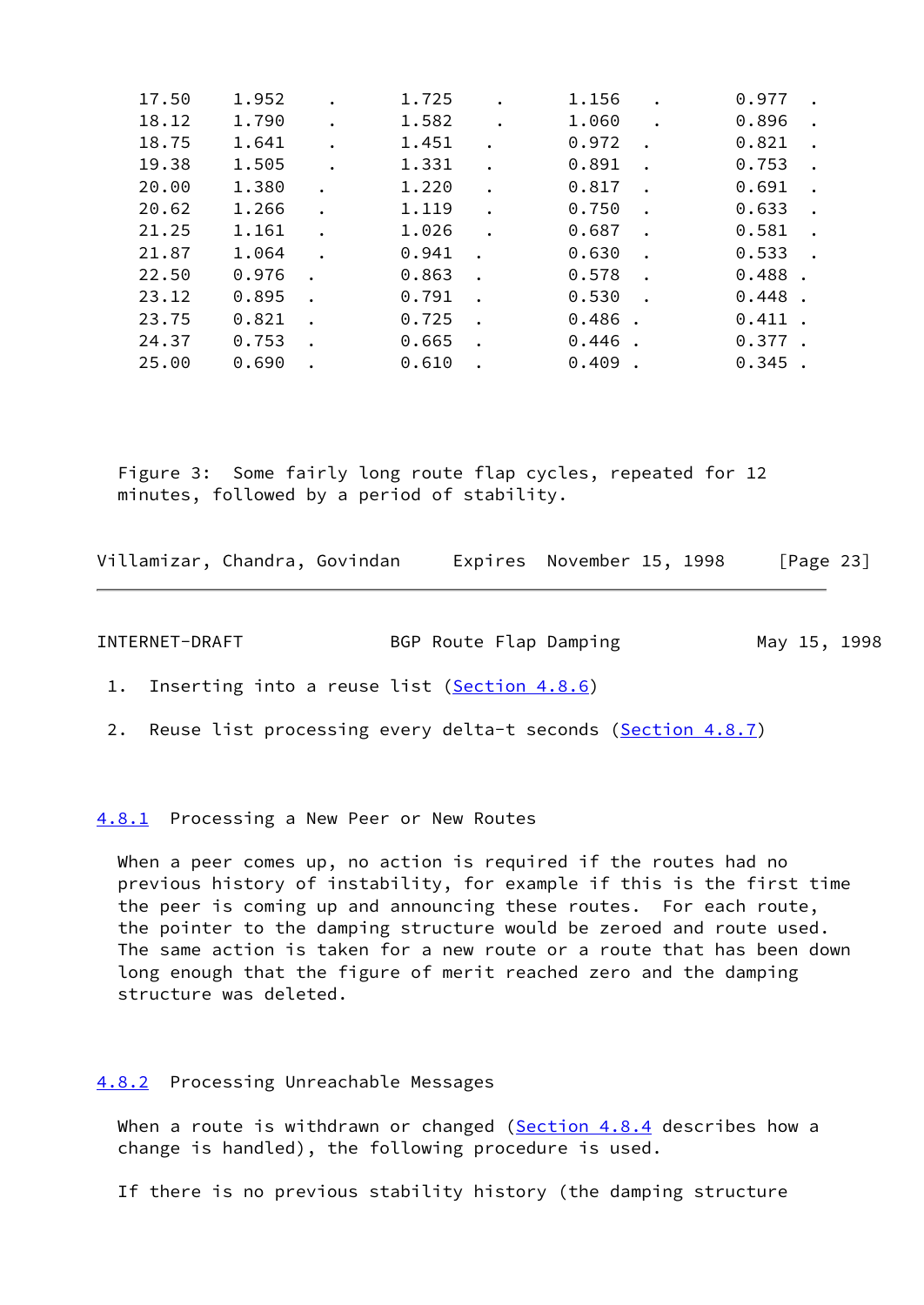pointer is zero), then:

1. allocate a damping structure

2. set figure-of-merit =  $1$ 

```
 3. withdraw the route
```
Otherwise, if there is an existing damping structure, then:

- 1. set t-diff = t-now t-updated
- 2. if (t-diff puts you off the end of the array) {

```
 set figure-of-merit = 1
```
} else {

```
set figure-of-merit = figure-of-merit * decay-array-ok [t-diff] + 1
```
if (figure-of-merit > ceiling) {

set figure-of-merit = ceiling

Villamizar, Chandra, Govindan Expires November 15, 1998 [Page 24]

INTERNET-DRAFT BGP Route Flap Damping May 15, 1998 } }

- 3. remove the route from a reuse list if it is on one
- 4. withdraw the route unless it is already suppressed

In either case then:

1. set t-updated = t-now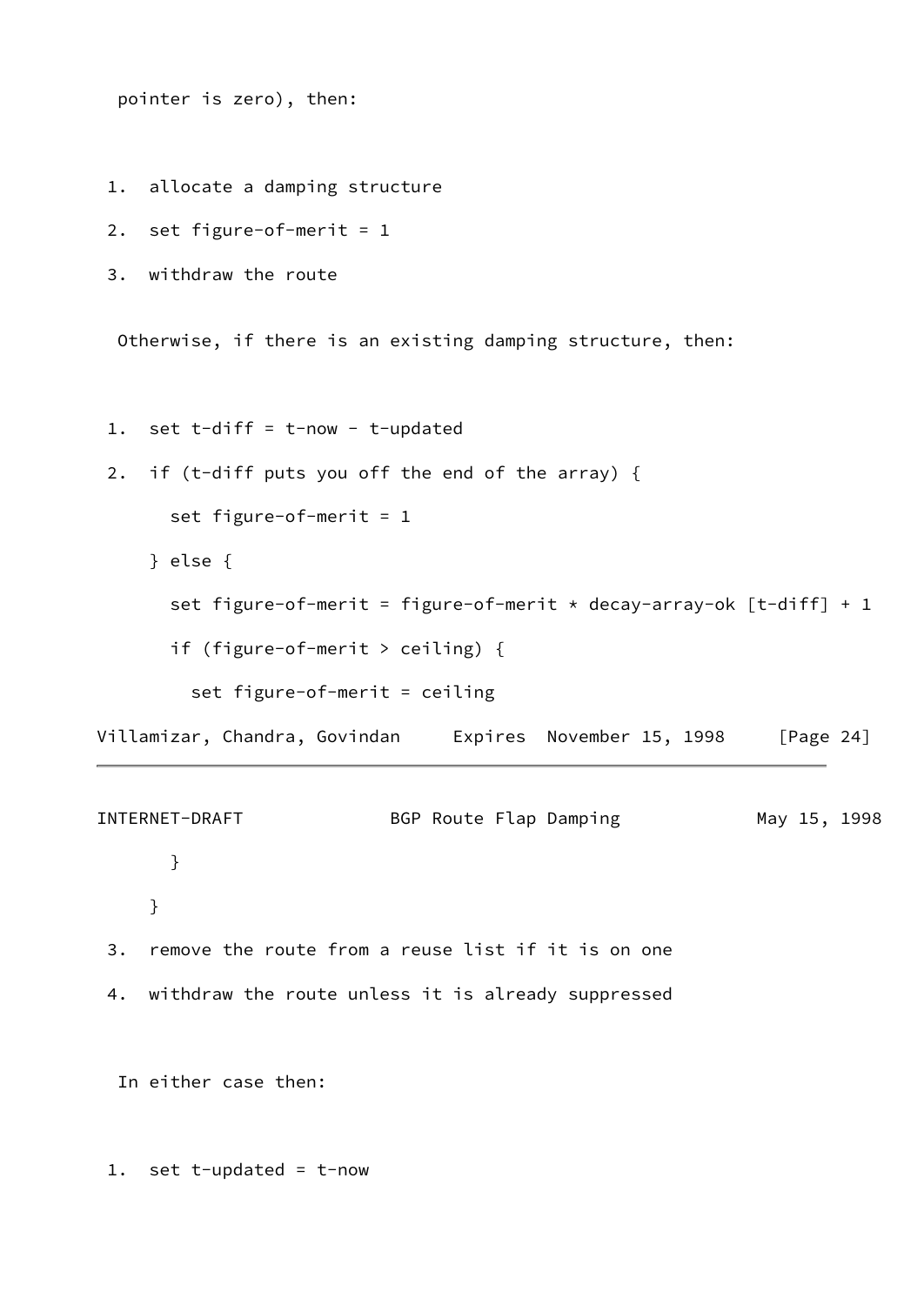## 2. insert into a reuse list (see [Section 4.8.6](#page-31-0))

 If there was a stability history, the previous value of the stability figure of merit is decayed. This is done using the decay array (decay-array). The index is determined by subtracting the current time and the last time updated, then dividing by the time granularity. If the index is zero, the figure of merit is unchanged (no decay). If it is greater than the array size, it is zeroed. Otherwise use the index to fetch a decay array element and multiply the figure of merit by the array element. If using the suggested scaled integer method, shift down half an integer. Add the scaled penalty for one more un reachable (shown above as 1). If the result is above the ceiling re place it with the ceiling value. Now update the last time updated field (preferably taking into account how much time was truncated before doing the decay calculation).

 When a route becomes unreachable, alternate paths must be considered. This process is complicated slightly if different configuration param eters are used in the presence or absence of viable alternate paths. If all of these alternate paths have been suppressed because there had previously been an alternate route and the new route withdrawal changes that condition, the suppressed alternate paths must be reeval uated. They should be reevaluated in order of normal route prefer ence. When one of these alternate routes is encountered that had been suppressed but is now usable since there is no alternate route, no further routes need to be reevaluated. This only applies if routes are given two different reuse thresholds, one for use when there is an al ternate path and a higher threshold to use when suppressing the route would result in making the destination completely unreachable.

| Villamizar, Chandra, Govindan |  |  | Expires November 15, 1998 |  | [Page 25] |
|-------------------------------|--|--|---------------------------|--|-----------|
|-------------------------------|--|--|---------------------------|--|-----------|

INTERNET-DRAFT BGP Route Flap Damping May 15, 1998

<span id="page-28-0"></span>[4.8.3](#page-28-0) Processing Route Advertisements

 When a route is readvertised if there is no damping structure, then the procedure is the same as in **Section 4.8.1**.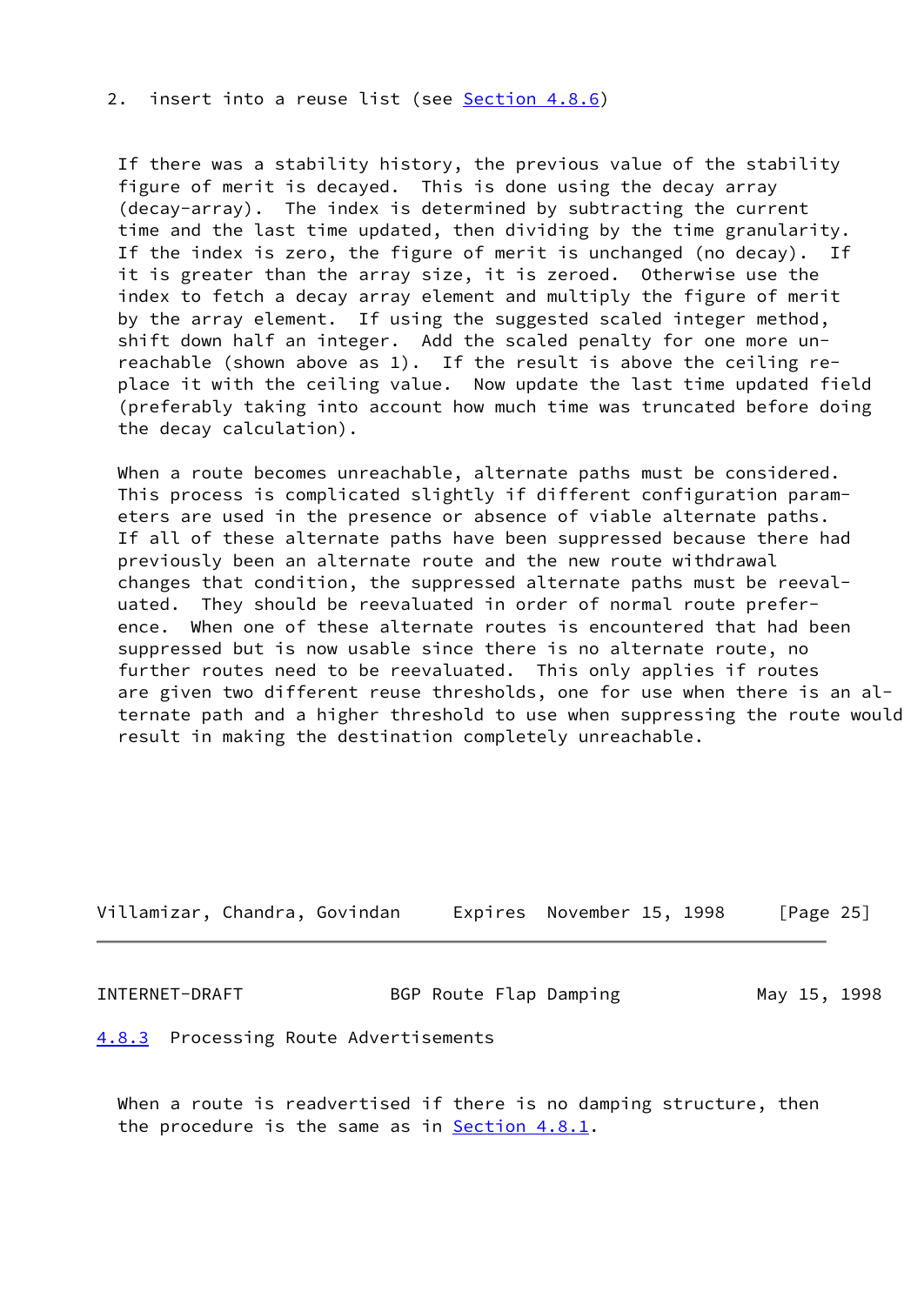```
 1. don't create a new damping structure
  2. use the route
  If an damping structure exists, the figure of merit is decayed and the
  figure of merit and last time updated fields are updated. A decision
  is now made as to whether the route can be used immediately or needs
  to be suppressed for some period of time.
  1. set t-diff = t-now - t-updated
  2. if (t-diff puts you off the end of the array) {
      set figure-of-merit = 0 } else {
      set figure-of-merit = figure-of-merit * decay-array-ng [t-diff]
     }
  3. if (not suppressed and figure-of-merit < cut) {
       use the route
     } else if (suppressed and figure-of-merit < reuse) {
       set state to not suppressed
       remove the route from a reuse list
       use the route
     } else {
       set state to suppressed
       don't use the route
       Section 4.8.6)
Villamizar, Chandra, Govindan  Expires November 15, 1998 [Page 26]
```
INTERNET-DRAFT 6 BGP Route Flap Damping 6 May 15, 1998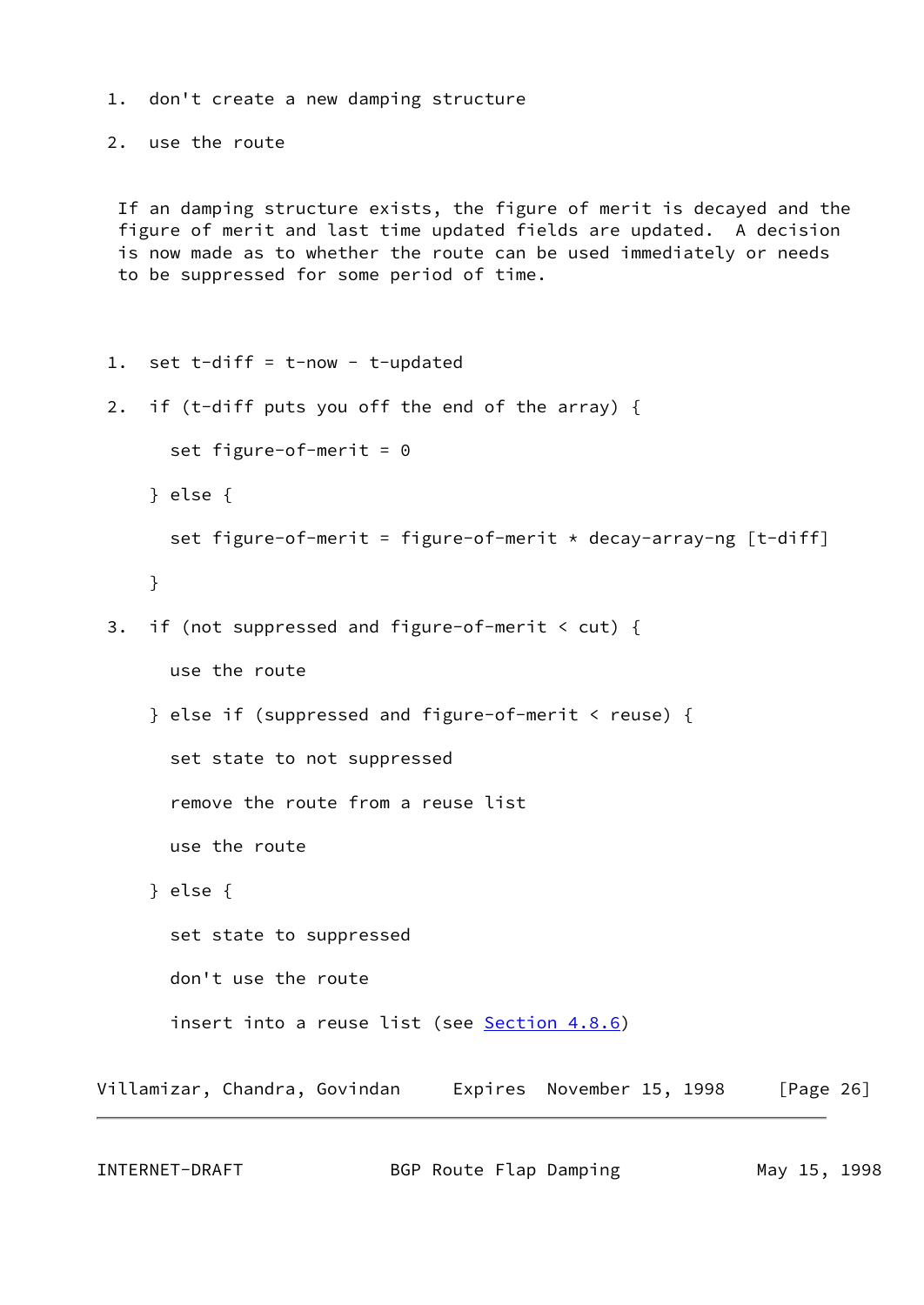```
 }
4. if (figure-of-merit > 0) {
      set t-updated = t-now
     } else {
       recover memory for damping struct
       zero pointer to damping struct
     }
```
 If the route is deemed usable, a search for the current best route must be made. The newly reachable route is then evaluated according to the BGP protocol rules for route selection.

 If the new route is usable, the previous best route is examined. Prior to route comparisons, the current best route may have to be reevaluated if separate parameter sets are used depending on the presence or absence of an alternate route. If there had been no alternate the previous best route may be suppressed.

 If the new route is to be suppressed it is placed on a reuse list only if it would have been preferred to the current best route had the new route been accepted as stable. There is no reason to queue a route on a reuse list if after the route becomes usable it would not be used anyway due to the existence of a more preferred route. Such a route would not have to be reevaluated unless the preferred route became unreachable. As specified here, the less preferred route would be reevaluated and potentially used or potentially added to a reuse list when processing the withdrawal of a more preferred best route.

#### <span id="page-30-0"></span>[4.8.4](#page-30-0) Processing Route Changes

 If a route is replaced by a peer router by supplying a new path, the route that is being replaced should be treated as if an unreachable were received (see Section  $4.8.2$ ). This will occur when a peer somewhere back in the AS path is continuously switching between two AS paths and that peer is not damping route flap (or applying less damping). There is no way to determine if one AS path is stable and the other is flapping, or if they are both flapping. If the cycle is sufficiently short compared to convergence times neither route through that peer will deliver packets very reliably. Since there is no way to affect the peer such that it chooses the stable of the two AS paths, the only viable option is to penalize both routes by considering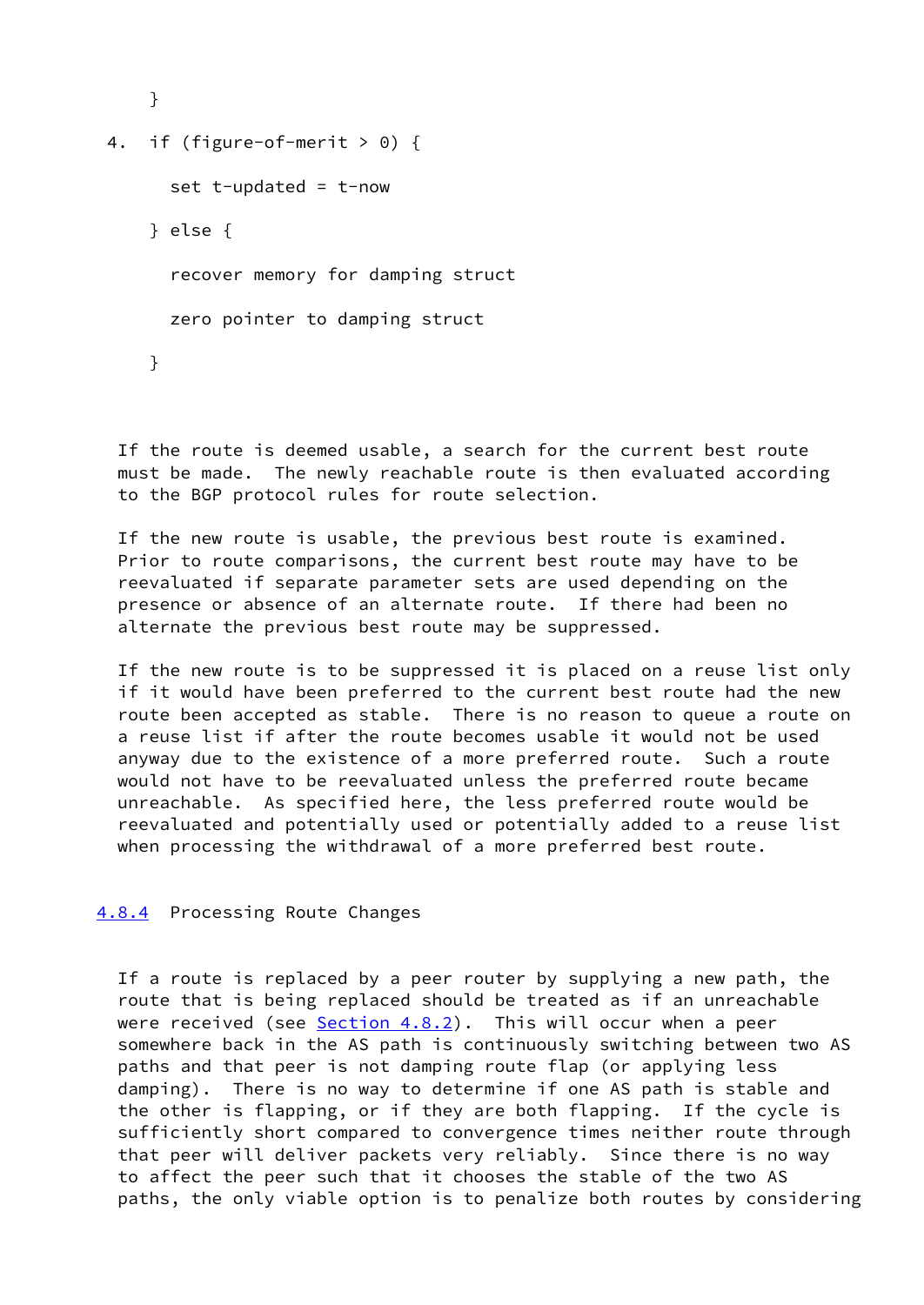each change as an unreachable followed by a route advertisement.

Villamizar, Chandra, Govindan Expires November 15, 1998 [Page 27]

INTERNET-DRAFT BGP Route Flap Damping May 15, 1998

<span id="page-31-1"></span>[4.8.5](#page-31-1) Processing A Peer Router Loss

 When a peer routing session is broken, either all individual routes advertised by that peer may be marked as unstable, or the peering session itself may be marked as unstable. Marking the peer will save considerable memory. Since the individual routes are advertised as unreachable to routers beyond the immediate problem, per route state will be incurred beyond the peer immediately adjacent to the BGP session that went down. If the instability continues, the immediately adjacent router need only keep track of the peer stability history. The routers beyond that point will receive no further advertisements or withdrawal of routes and will dispose of the damping structure over time.

 BGP notification through an optional transitive attribute that damping will already be applied may be considered in the future to reduce the number of routers that incur damping structure storage overhead.

#### <span id="page-31-0"></span>[4.8.6](#page-31-0) Inserting into the Reuse Timer List

 The reuse lists are used to provide a means of fast evaluation of route that had been suppressed, but had been stable long enough to be reused again. The data structure consists of a series of list heads. Each list contains a set of routes that are scheduled for reevaluation at approximately the same time. The set of reuse list heads are treated as a circular array.

 A simple implementation of the circular array of list heads would be an array containing the list heads with an offset. The offset would identify the first list. The Nth list would be at the index corresponding to N plus the offset modulo the number of list heads. This design will be assumed in the examples that follow.

 A key requirement is to be able to insert an entry in the most appropriate queue with a minimum of computation. The computation is given only the current value of figure-of-merit. The array, scale, and bounds are precomputed to map figure-of-merit to the nearest list head without requiring a logarithm to be computed (see [Section 4.5](#page-19-0)).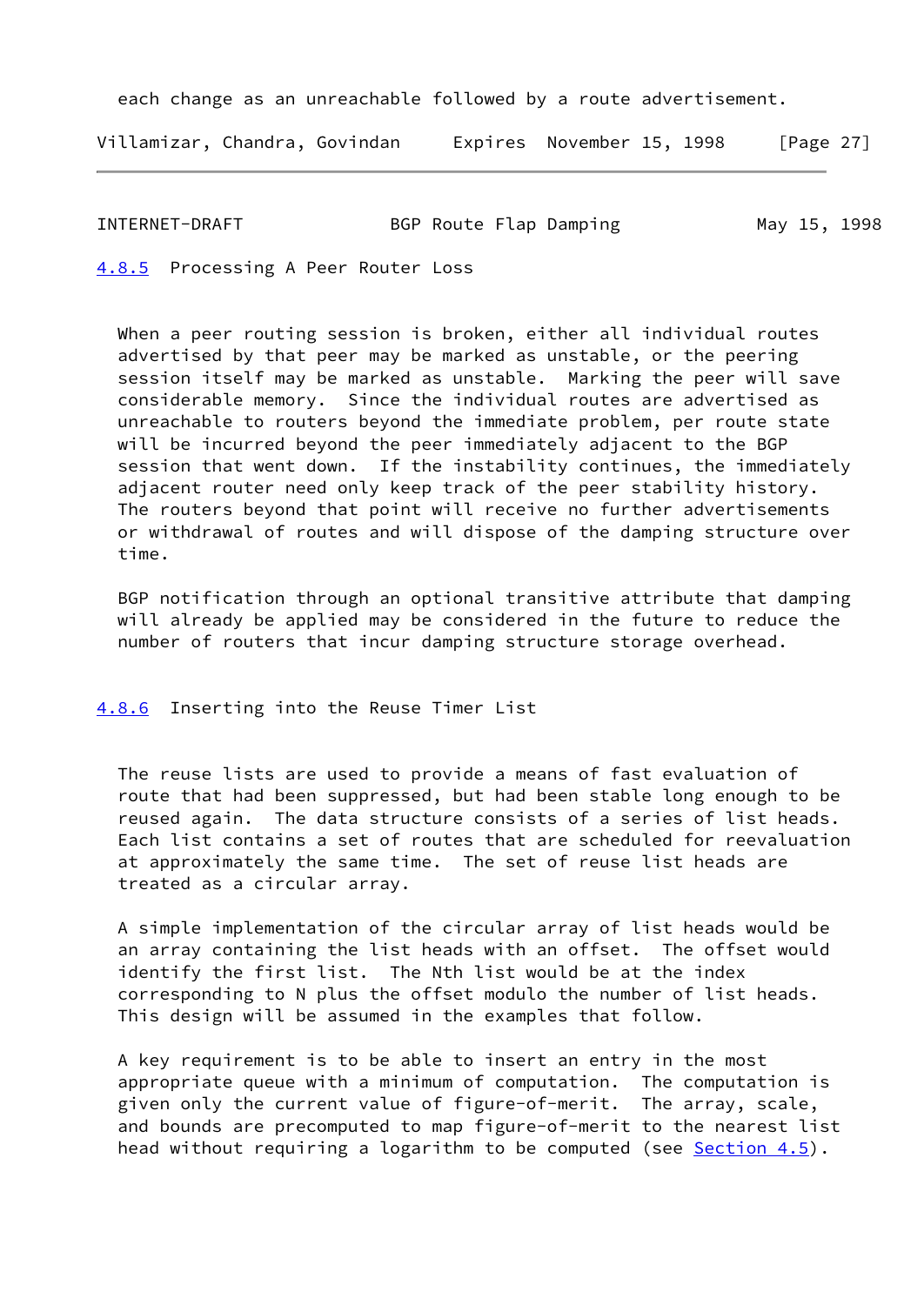- 1. scale figure-of-merit for the index array lookup producing index
- 2. check index against the array bound
- 3. if (within the array bound) {

```
 set index = reuse-array [index]
```
Villamizar, Chandra, Govindan Expires November 15, 1998 [Page 28]

```
INTERNET-DRAFT BGP Route Flap Damping May 15, 1998
     } else {
      set index = reuse-list-size - 1 }
  4. insert into the list
       reuse-list [modulo reuse-list-size (index + offset)]
```
 Choosing the correct reuse list involves only a multiply and shift to do the scaling, an integer truncation, then an array lookup. The most common method of implementing a circular array is to use an array and apply an offset and modulo operation to pick the correct array entry. The offset is incremented to rotate the the circular array.

<span id="page-32-0"></span>[4.8.7](#page-32-0) Handling Reuse Timer Events

 The granularity of the reuse timer should be more course that that of the decay timer. As a result, when the reuse timer fires, suppressed routes should be decayed by multiple increments of decay time. Some computation can be avoided by always inserting into the reuse list corresponding to one time increment past reuse eligibility. In cases where the reuse lists have a longer ``memory'' than the ``decay memory'' (described above), all of the routes in the first queue will be available for immediate reuse if reachable or the history entry could be disposed of if unreachable.

When it is time to advance the lists, the first queue on the reuse list must be processed and the circular queue must be rotated. Using an array and an offset as a circular array (as described in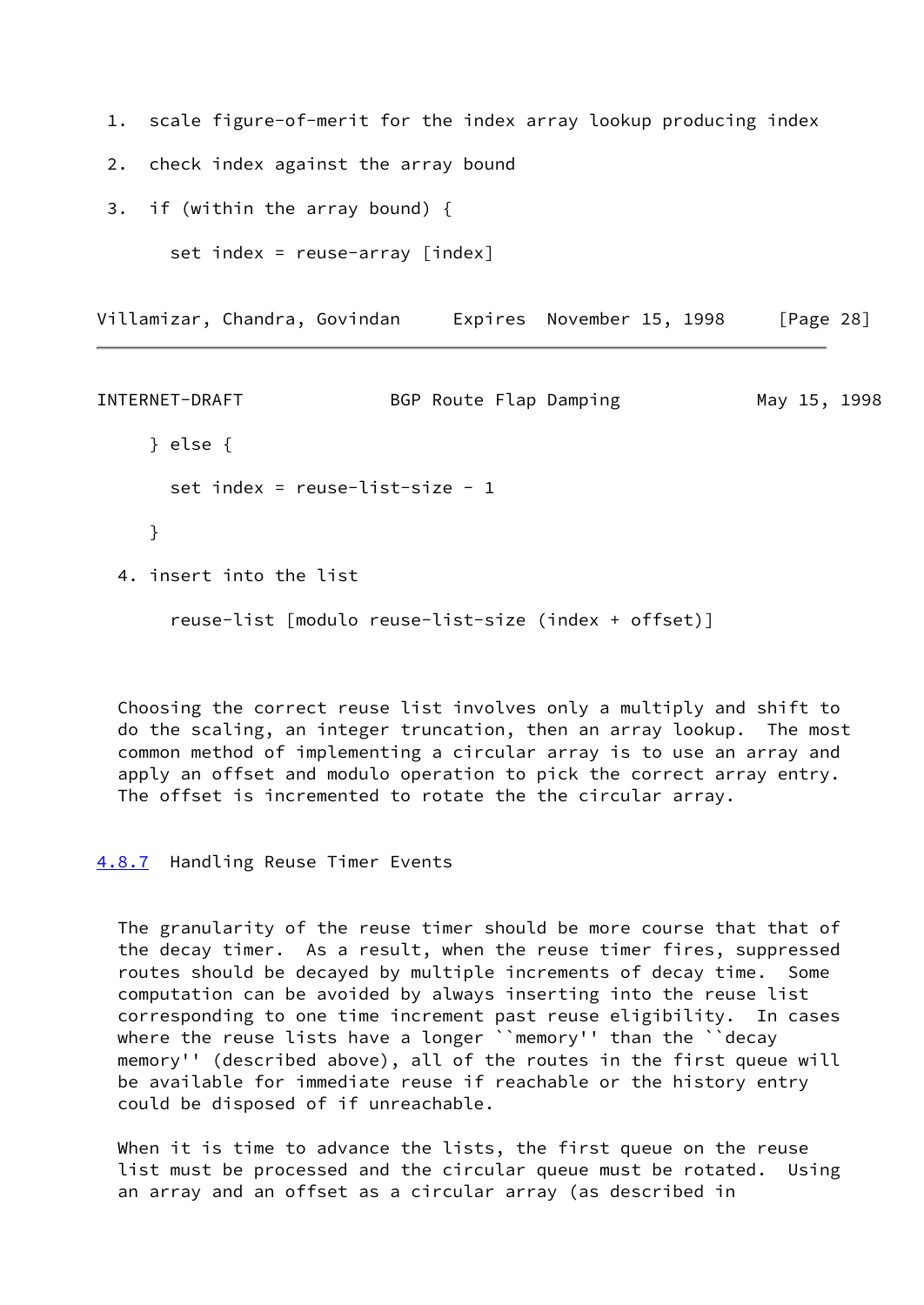[Section 4.8.6\)](#page-31-0), the algorithm below is repeated every t-reuse seconds.

 1. save a pointer to the current zeroth queue head and zero the list head entry 2. set offset = modulo reuse-list-size (  $offset + 1$  ), thereby rotating the circular queue of list-heads 3. if (the saved list head pointer is non-empty) foreach entry { set  $t$ -diff =  $t$ -now -  $t$ -updated set figure-of-merit = figure-of-merit  $*$  decay-array-ok [t-diff] Villamizar, Chandra, Govindan Expires November 15, 1998 [Page 29]

```
INTERNET-DRAFT BGP Route Flap Damping May 15, 1998
      set t-updated = t-now
       if (figure-of-merit < reuse)
         reuse the route
       else
         re-insert into another list (see Section 4.8.6)
     }
```
 The value of the zeroth list head would be saved and the array entry itself zeroed. The list heads would then be advanced by incrementing the offset. Starting with the saved head of the old zeroth list, each route would be reevaluated and used, disposed of entirely or requeued if it were not ready for reuse. If a route is used, it must be treated as if it were a new route advertisement as described in [Section 4.8.3.](#page-28-0)

<span id="page-33-0"></span>[5](#page-33-0) Implementation Experience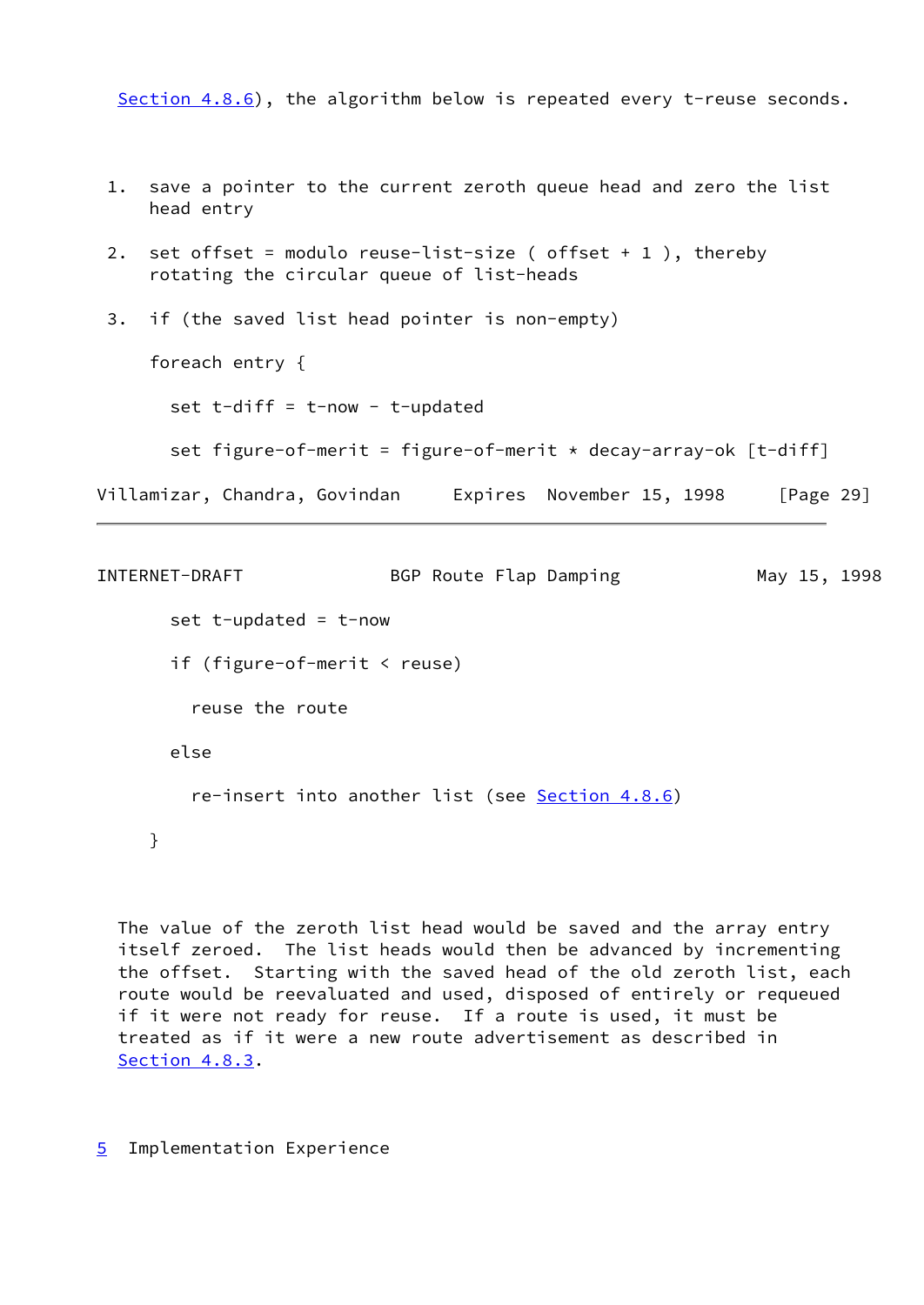The first implementations of ``route flap damping'' were the route server daemon (rsd) coding by Ramesh Govindan (ISI) and the Cisco IOS implementation by Ravi Chandra. Both implementations first became available in 1995 and have been used extensively. The rsd implementation has been in use in route servers at the NSF funded Network Access Points (NAPs) and at other major Internet interconnects. The Cisco IOS version has been in use by Internet Service Providers worldwide. The rsd implementation has been integrated in releases of gated (see [http://www.gated.org\)](http://www.gated.org) and is available in commercial routers using gated.

 There are now more than 2 years of BGP route damping deployment experience. Some problems have occurred in deployment. So far these are solvable by careful implementation of the algorithm and by careful deployment. In some topologies coordinated deployment can be helpful and in all cases disclosure of the use of route damping and the param eters used is highly beneficial in debugging connectivity problems.

 Some of the problems have occurred due to subtle implementation errors. Route damping should never be applied on IBGP learned routes. To do so can open the possibility for persistent route loops. Implementations should disallow this configuration. Penalties for flapping should only be applied when a route is removed or replaced and not when a route is added. If damping parameters are applied consistently, this implementation constraint will result in a stable

Villamizar, Chandra, Govindan Expires November 15, 1998 [Page 30]

INTERNET-DRAFT BGP Route Flap Damping May 15, 1998

 secondary path being preferred over an unstable primary path due to damping of the primary path near the source.

 In topologies where multiple AS paths to a given destination exist flapping of the primary path can result in suppression of the secondary path. This can occur if no damping is being done near the cause of the route flap or if damping is being applied more aggressively by a distant AS. This problem can be solved in one of two ways. Damping can be done near the source of the route flap and the damping parameters can be made consistent. Alternately, a distant AS which insists on more aggressive damping parameters can disable penalizing routes on AS path change, penalizing routes only if they are withdrawn completely. In order to do so, the implementation must support this option (as described in [Section 4.4.3\)](#page-16-1).

 Route flap should be damped near the source. Single homed destinations can be covered by static routes. Aggregation provides another means of damping. Providers should damp their own internal problems, however damping on IGP link state origination is not yet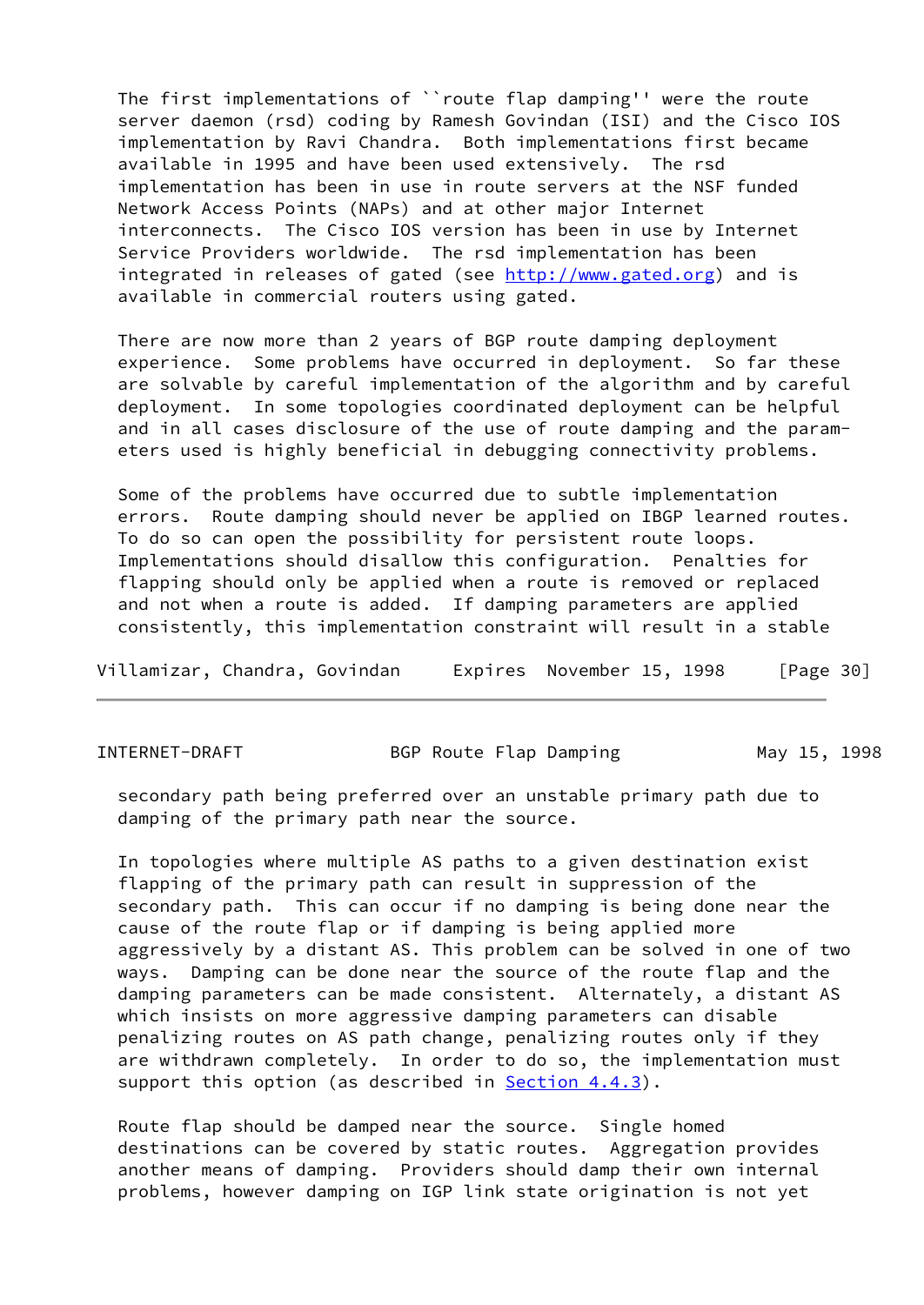implemented by router vendors. Providers which use multiple AS within their own topology should damp between their own AS. Providers should damp adjacent providers AS.

 Damping provides a means to limit propagation excessive route change when connectivity is highly intermittent. Once a problem is corrected, select damping state can be manually cleared. In order to determine where damping may have occurred after connectivity problems, providers should publish their damping parameters. Providers should be willing to manually clear damping on specific prefixes or AS paths at the request of other providers when the request is accompanied by assurance that the problem has truly been addressed.

 By damping their own routing information, providers can reduce their own need to make requests of other providers to clear damping state after correcting a problem. Providers should be pro-active and monitor what prefixes and paths are suppressed in addition to monitoring link states and BGP session state.

Acknowledgements

 This work and this document may not have been completed without the advise, comments and encouragement of Yakov Rekhter (Cisco). Dennis Ferguson (MCI) provided a description of the algorithms in the gated BGP implementation and many valuable comments and insights. David Bolen (ANS) and Jordan Becker (ANS) provided valuable comments, particularly regarding early simulations. Over four years elapsed between the initial draft presented to the BGP WG (October 1993) and this iteration. At the time of this writing there is significant

Villamizar, Chandra, Govindan Expires November 15, 1998 [Page 31]

INTERNET-DRAFT BGP Route Flap Damping May 15, 1998

 experience with two implementations, each having been deployed since 1995. One was led by Ramesh Govindan (ISI) for the NSF Routing Ar biter project. The second was led by Ravi Chandra (Cisco). Sean Doran (Sprintlink) and Serpil Bayraktar (ANS) were among the early independent testers of the Cisco pre-beta implementation. Valuable comments and im plementation feedback were shared by many individuals on the IETF IDR WG and the RIPE Routing Work Group and in NANOG and IEPG.

 Thanks also to Rob Coltun (Fore Systems), Sanjay Wadhwa (Fore), John Scudder (IENG), Eric Bennet (IENG) and Jayesh Bhatt (Bay Networks) for pointing out errors in the math uncovered during coding of more recent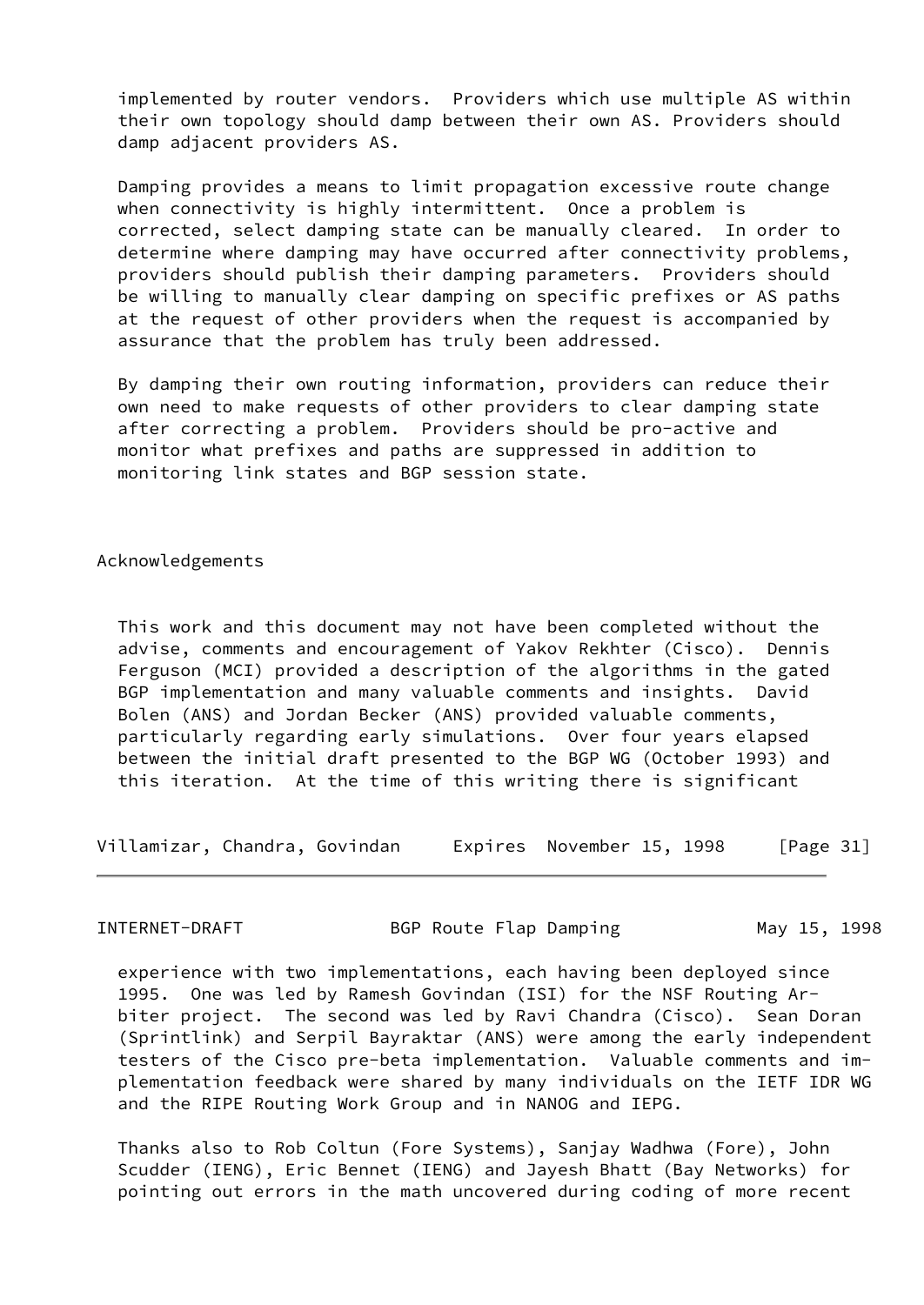implementations. These errors appeared in the details of the implementation suggestion sections written after the first two implementations were completed.

# References

- <span id="page-36-0"></span> [1] P. Gross and Y. Rekhter. Application of the border gateway proto col in the internet. Request for Comments (Draft Standard) [RFC 1268](https://datatracker.ietf.org/doc/pdf/rfc1268), In-ternet Engineering Task Force, October 1991. (Obsoletes [RFC1164\)](https://datatracker.ietf.org/doc/pdf/rfc1164); (Obsoleted by [RFC1655](https://datatracker.ietf.org/doc/pdf/rfc1655)). [ftp://ds.internic.net/rfc/rfc1268.txt.](ftp://ds.internic.net/rfc/rfc1268.txt)
- [2] ISO/IEC. Iso/iec 10747 information technology telecommunica tions and information exchange between systems - protocol for exchange of inter-domain routeing information among intermediate systems to support forwarding of iso 8473 pdus. Technical report, International Organization for Stan dardization, August 1994. [ftp://merit.edu/pub/iso/idrp.ps.gz.](ftp://merit.edu/pub/iso/idrp.ps.gz)
- [3] K. Lougheed and Y. Rekhter. A border gateway protocol 3 (BGP-3). Request for Comments (Draft Standard) [RFC 1267](https://datatracker.ietf.org/doc/pdf/rfc1267), In-ternet Engineering Task Force, October 1991. (Obsoletes [RFC1163\)](https://datatracker.ietf.org/doc/pdf/rfc1163). [ftp://ds.internic.net/rfc/rfc1267.txt.](ftp://ds.internic.net/rfc/rfc1267.txt)
- [4] Y. Rekhter and P. Gross. Application of the border gateway proto col in the internet. Request for Comments (Draft Standard) [RFC 1772,](https://datatracker.ietf.org/doc/pdf/rfc1772) Internet Engineering Task Force, March 1995. (Obsoletes [RFC1655\)](https://datatracker.ietf.org/doc/pdf/rfc1655). [ftp://ds.internic.net/rfc/rfc1772.txt.](ftp://ds.internic.net/rfc/rfc1772.txt)
- <span id="page-36-1"></span> [5] Y. Rekhter and T. Li. A border gateway protocol 4 (BGP-4). Request for Comments (Draft Standard) [RFC 1771,](https://datatracker.ietf.org/doc/pdf/rfc1771) Internet Engineering Task Force, March 1995. (Obsoletes [RFC1654\)](https://datatracker.ietf.org/doc/pdf/rfc1654). [ftp://ds.internic.net/rfc/rfc1771.txt.](ftp://ds.internic.net/rfc/rfc1771.txt)
- [6] Y. Rekhter and C. Topolcic. Exchanging routing information across provider boundaries in the CIDR environment. Request for Comments (Informational) [RFC 1520,](https://datatracker.ietf.org/doc/pdf/rfc1520) Internet Engineering Task Force, September 1993. [ftp://ds.internic.net/rfc/rfc1520.txt.](ftp://ds.internic.net/rfc/rfc1520.txt)

Villamizar, Chandra, Govindan Expires November 15, 1998 [Page 32]

INTERNET-DRAFT BGP Route Flap Damping May 15, 1998

 [7] P. Traina. BGP-4 protocol analysis. Request for Comments (Infor- mational) [RFC 1774](https://datatracker.ietf.org/doc/pdf/rfc1774), Internet Engineering Task Force, March 1995. [ftp://ds.internic.net/rfc/rfc1774.txt.](ftp://ds.internic.net/rfc/rfc1774.txt)